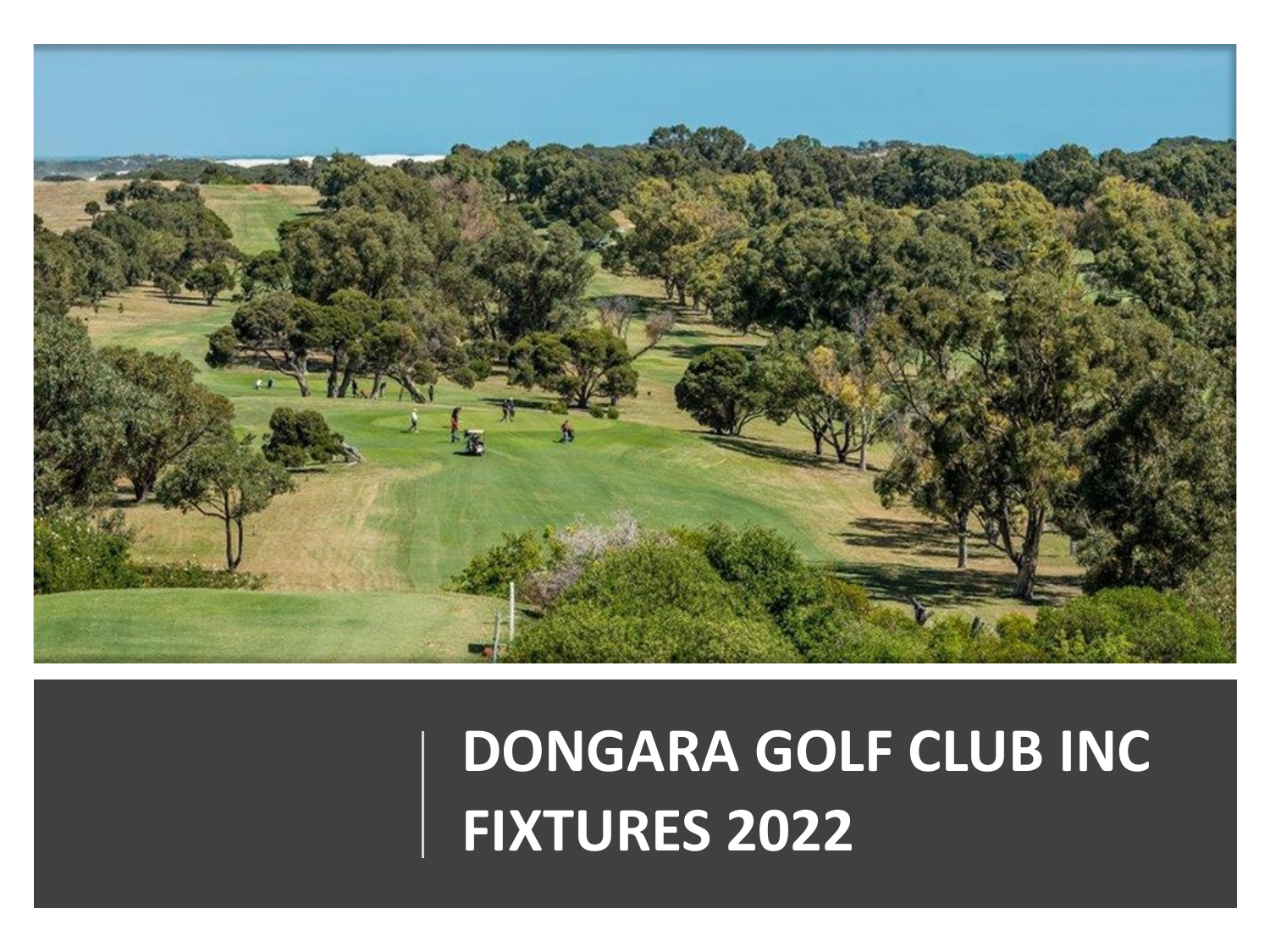### 2022 Competition Fees - \$12.00 (unless otherwise advised)

All names in by 12.30 for Wednesdays, Thursdays, Saturdays and Sundays (unless otherwise advised)

Players please note it is your responsibility to be on time and ready for hit off once draw is complete.

Summer Golf will be played over the summer break Captains will organise competitions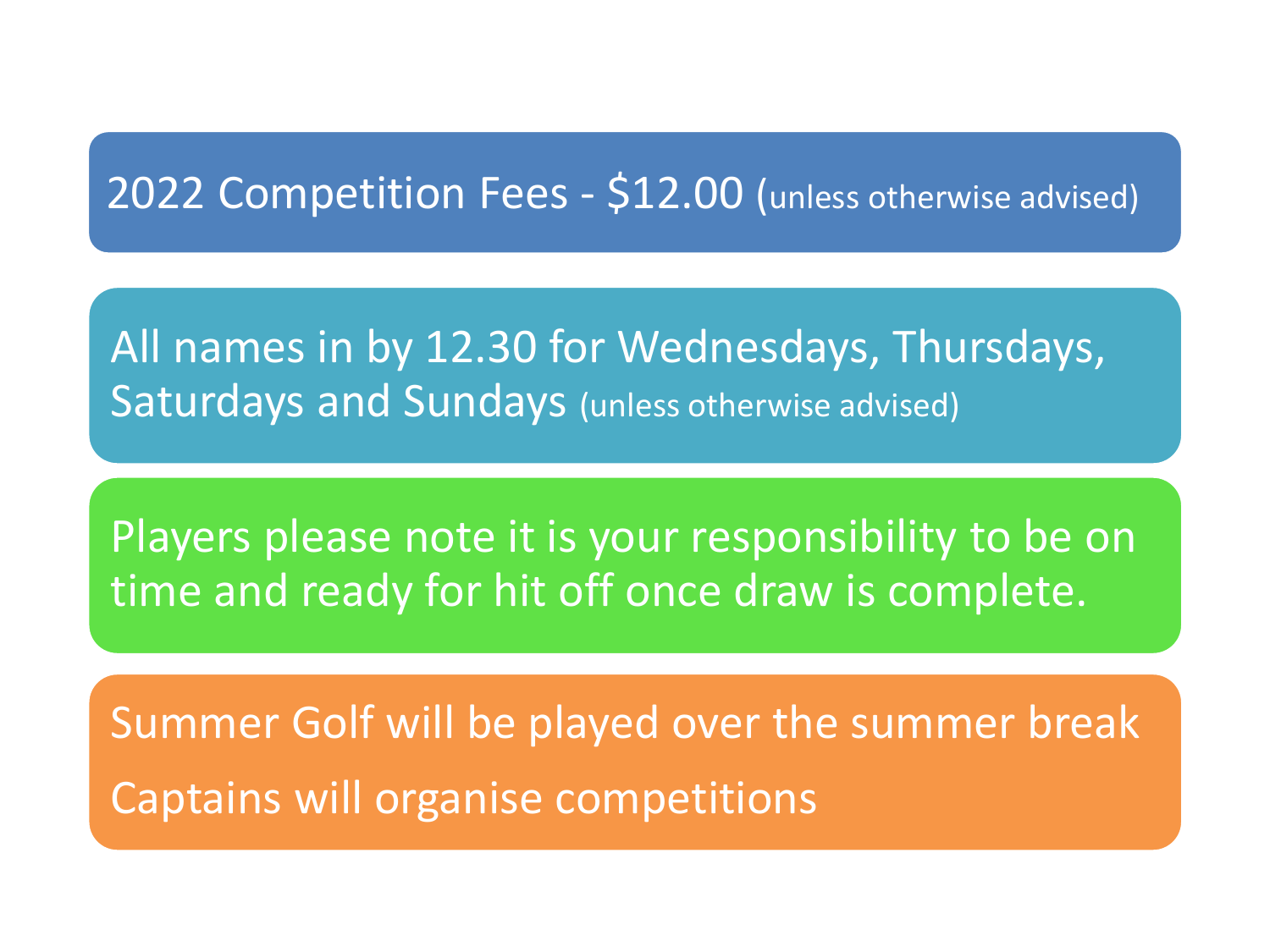The Match Committee reserve the rights to alter or cancel any event or starting time listed in the fixture book.

Once a competition fee is paid the event is deemed a competition and subject to Golf Australia Rules and Regulations.

Dress – At all times on the course, players shall be correctly attired as per the notice board.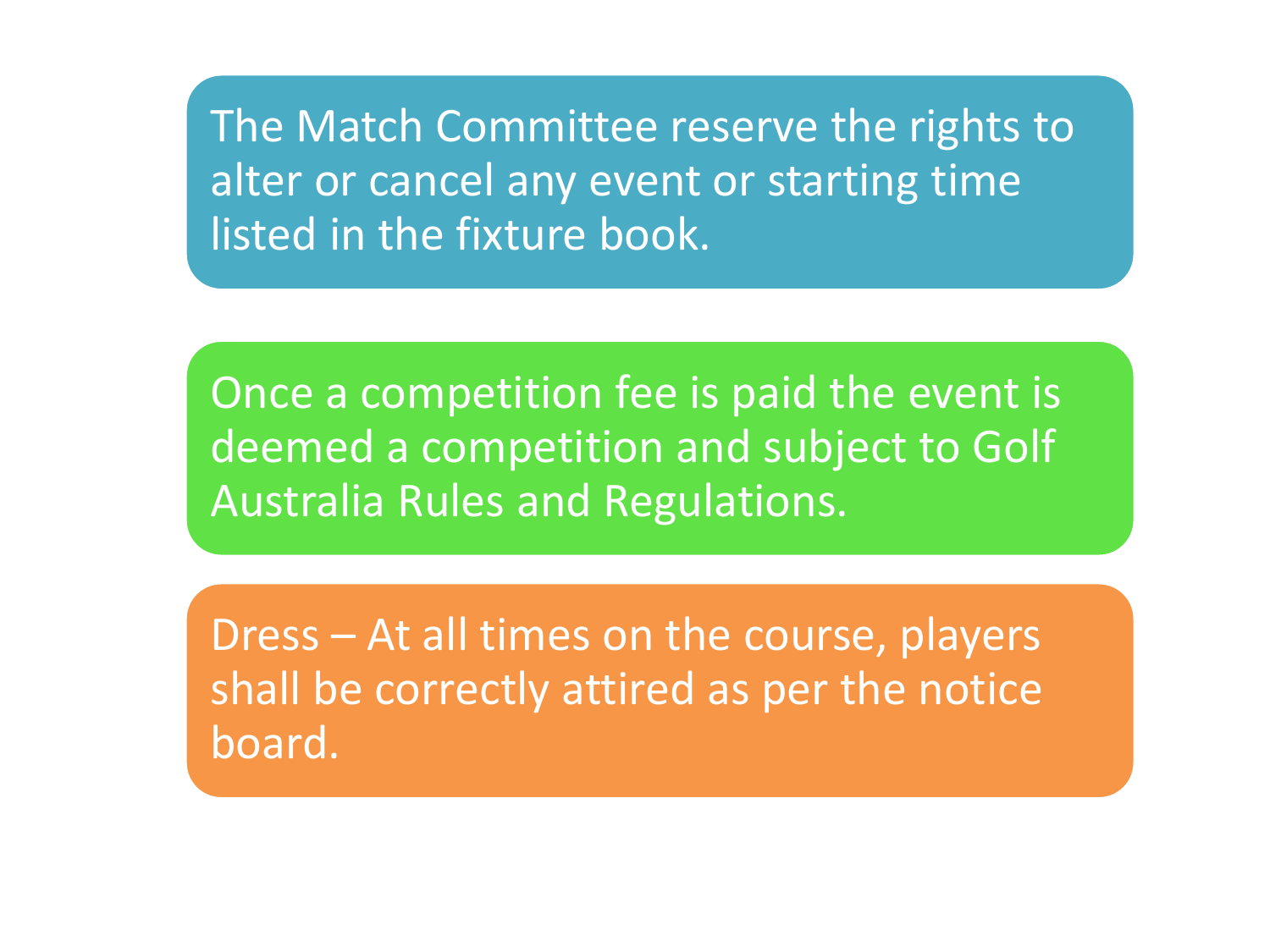DONGARA GOLF CLUB COMMITTEE Phone: 0899 272 727 Email: [dongaragolf@bigpond.com.au](mailto:dongaragolf@bigpond.com.au) Website: [www.dongaragolf.com.au](http://www.dongaragolf.com.au/)

- President:
- Vice President:
- Secretary:
- Treasurer:
- Captains:
- Vice Captains:
- Match Committee:
- General Committee:
- House Committee:
- 

| $\bullet$ | President:                | lan Rose                                               | 0417 091 891 |
|-----------|---------------------------|--------------------------------------------------------|--------------|
| $\bullet$ | <b>Vice President:</b>    | <b>Brad Trevenen</b>                                   | 0417 312 770 |
| $\bullet$ | Secretary:                | <b>Sally McTaggart</b>                                 | 0428 957 340 |
| $\bullet$ | Treasurer:                | Anne Carlshausen                                       | 0439 672 328 |
| $\bullet$ | Captains:                 | <b>Paul Blair</b>                                      | 0429 923 255 |
|           |                           | Robyn Parsons                                          | 0417 721 660 |
| $\bullet$ | <b>Vice Captains:</b>     | Peter Bradley, Lois Roberts, Linda McNaboe             |              |
| $\bullet$ | <b>Match Committee:</b>   | <b>Captains and Vice Captains</b>                      |              |
| $\bullet$ | <b>General Committee:</b> | Di Broad, Helen Duane, Peter Leeson, Chris Gillam,     |              |
|           |                           | <b>Vic Gatfield</b>                                    |              |
| $\bullet$ | <b>House Committee:</b>   | <b>Rosemary Bradley</b>                                |              |
| $\bullet$ | <b>Grounds Committee:</b> | Robyn Parsons, Suzie Johns, Peter Leeson, Chris Gillam |              |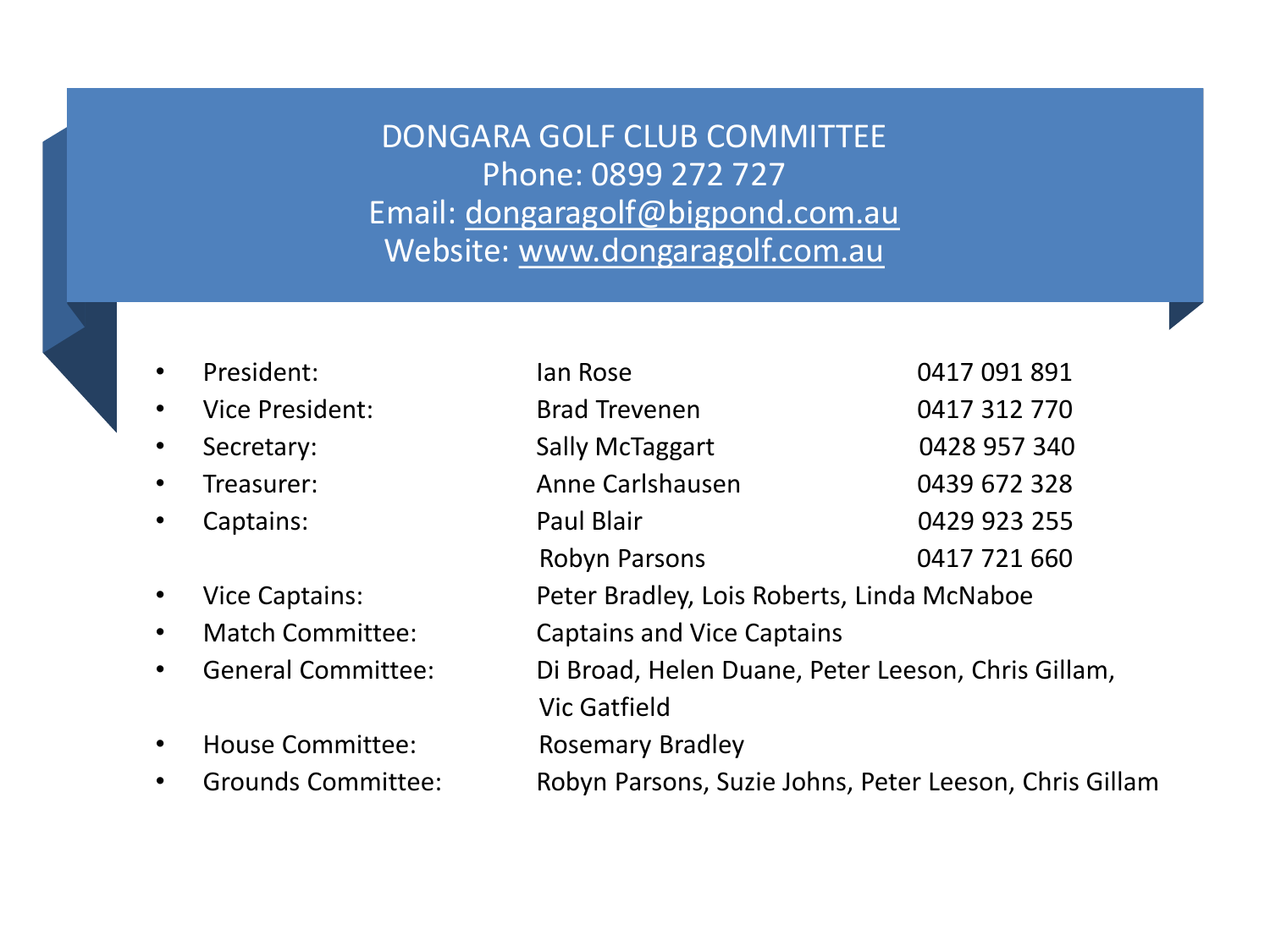### MIDWEST VETS PROGRAMME 2022 2ND TUESDAY OF EACH MONTH

- Thank you to our Sponsor: Platinum Electricians
- 10.30 REGISTRATIONS
- 11.00 SHOTGUN START

| <b>MONTH</b> | <b>HOST CLUB</b> | <b>MONTH</b>                  | <b>HOST CLUB</b> |
|--------------|------------------|-------------------------------|------------------|
| March 8th    | Spalding         | August 9th                    | Geraldton        |
| April 12th   | Geraldton        | September<br>13 <sub>th</sub> | Kalbarri         |
| May 10th     | Kalbarri         | October 11th                  | Dongara          |
| June 14th    | Dongara          | November<br>8th               | <b>Spalding</b>  |
| July 12th    | Spalding         | December<br>13th              | Geraldton        |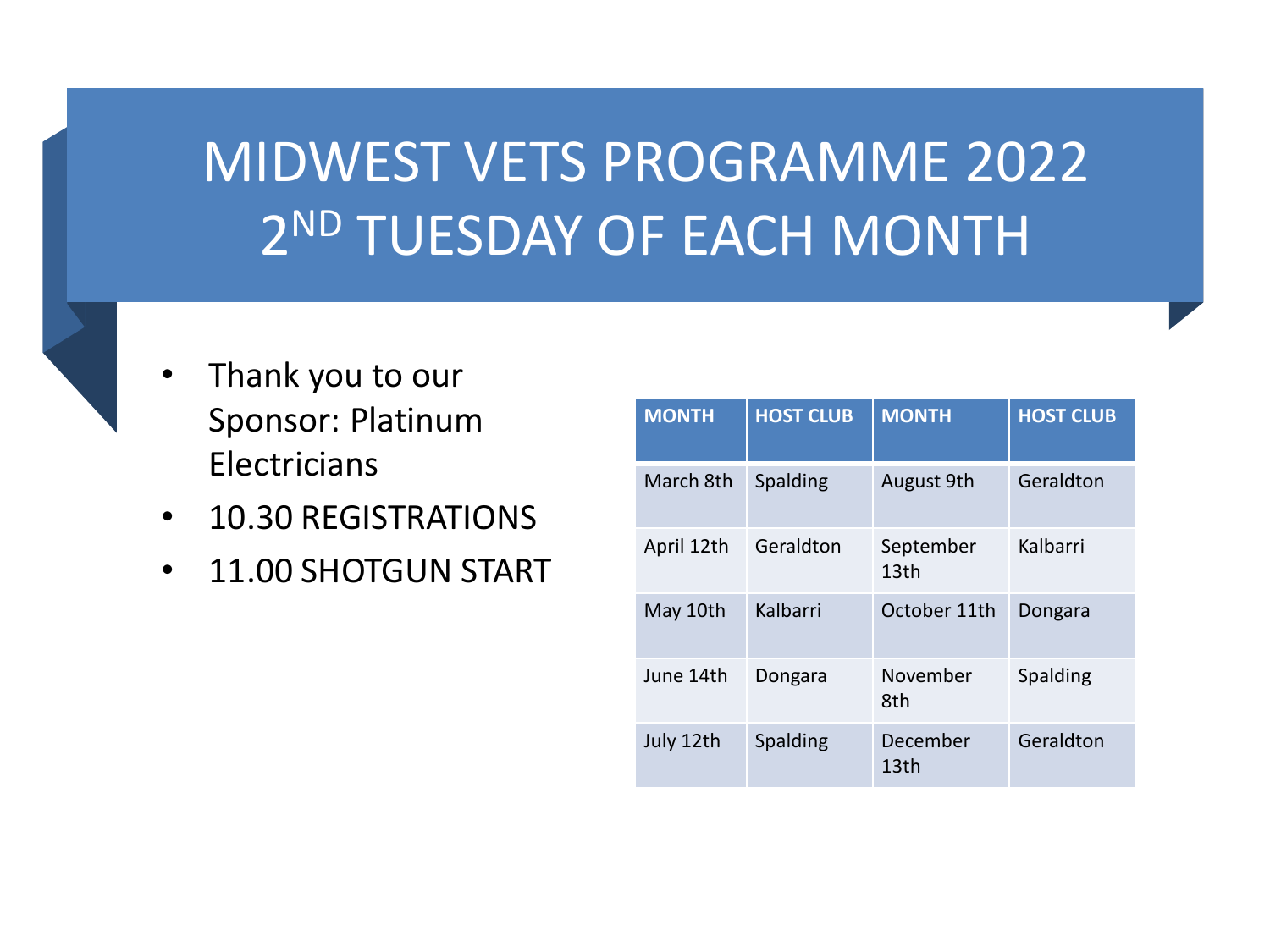## ETIQUETTE / POLICY

- Beware Slow Play be ready to play when it is your turn
- The new rules of golf actively encourage READY GOLF
- If it is your honour on the tee, play your shot then mark your card
- Move away from the green and onto the next tee before marking your card
- Ensure divots and pugs marks are repaired
- Comply with club dress standards
- Mobile phones are not encouraged on the course unless the user is on call
- Distance measuring devices may be used to measure distance only
- Unsportsmanlike behaviour will not be tolerated
	- Including verbal abuse
		- abuse of clubs or equipment
		- unnecessary noise or swearing
		- cheating
		- damaging or littering the course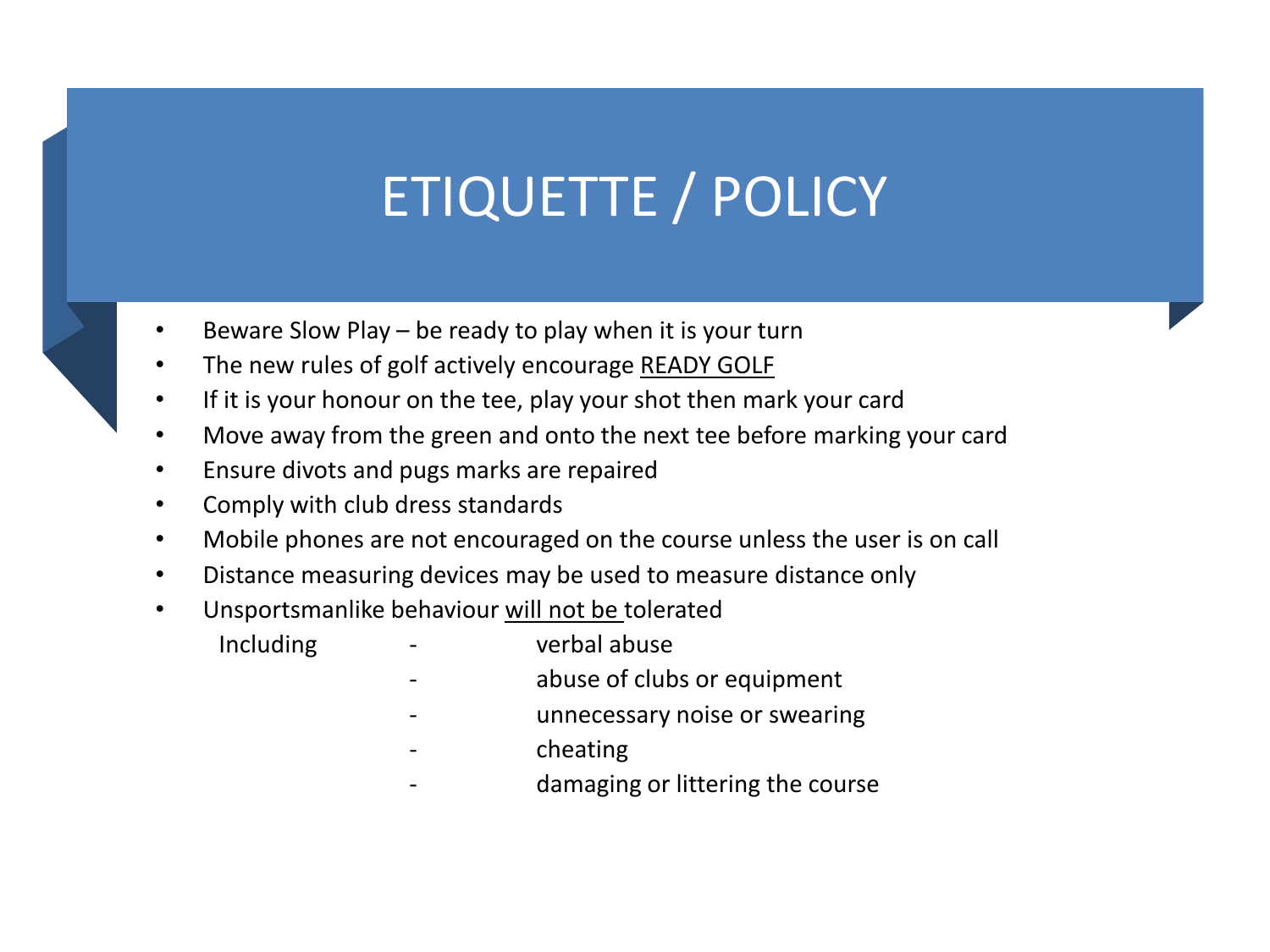### LOCAL RULES: PLEASE CHECK THE NOTICEBOARD

- Competition players have precedence over Social players.
- Out of Bounds All course perimeter fences, the left side of no. 13 fairway, carpark, water tanks and machinery shed, marked with black and white pegs.
- Trees Relief must be taken from planted trees, one club length or less in height or staked trees less than 2 metres in height. Tree stakes are to be treated as immovable obstructions. Rule  $24-2b(i) - 1$  Club Length.
- Sheds, Safety Fences, Distance Markers, Designated Roads and Paths – Relief  $\frac{may}{ay}$  be taken if stance or swing is interfered with.
- Fairways Fairways are defined by the closely mown areas.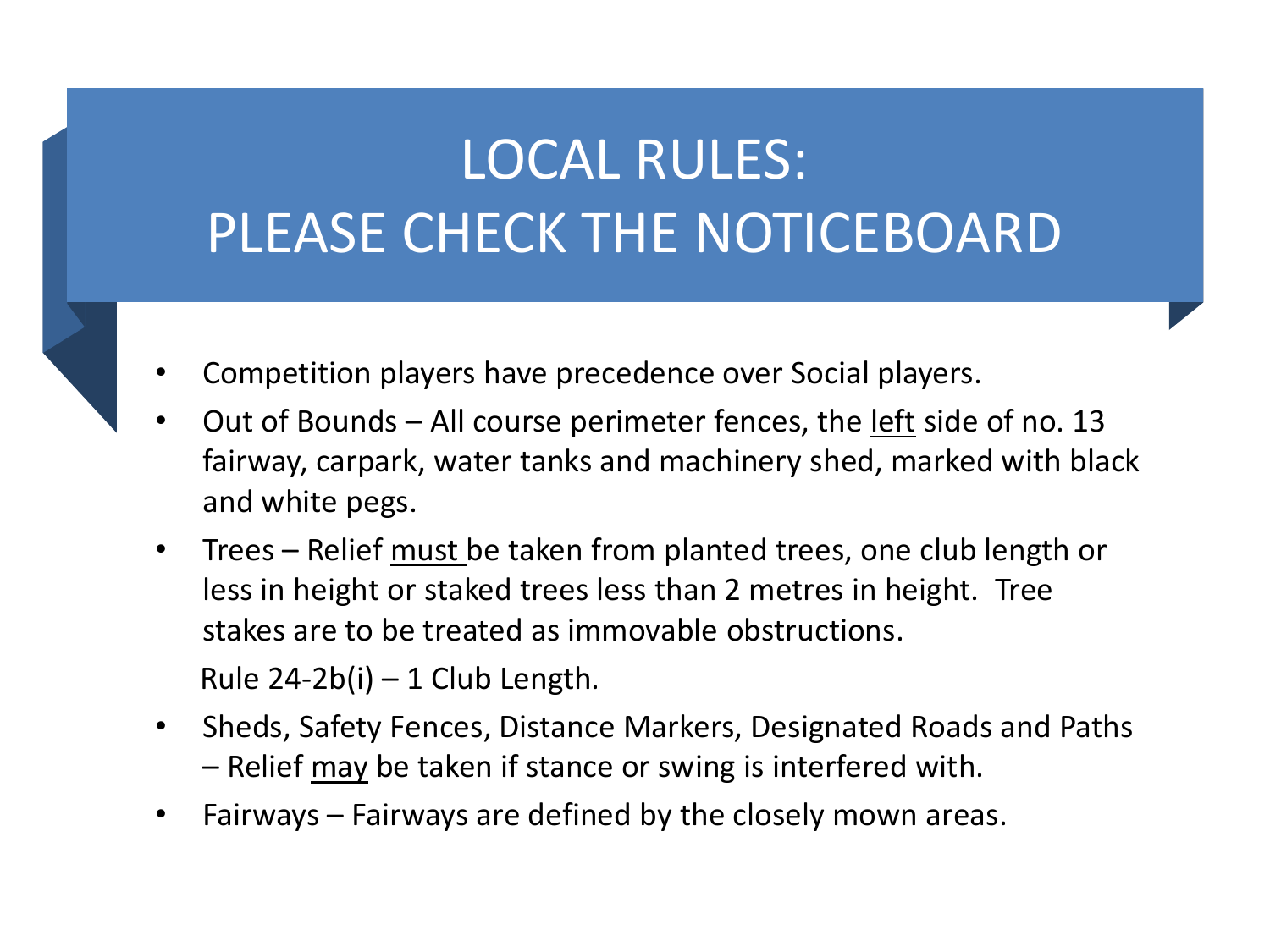## DONGARA GOLF CLUB RULES FOR AMBROSE COMPETITION

- Place on fairway within 1 club length in same condition as the selected ball (ie. fairway, rough, bunker or hazard). If the ball is in the rough, bunker or hazard it is played as it lies and the other players must place their ball within a club length.
- Whether it is a 2, 3 or 4 ball competition, all players must have 3 drives each.
- To speed up play, the first putter can tap in
- The rest of the team can still have an attempt at the putt.
- Handicaps are as follows:
	-
	-
	-

– Two person event: ¼ of aggregate stroke handicap – Three person event: 1/6 of aggregate stroke handicap

– Four person event: 1/8 of aggregate stroke handicap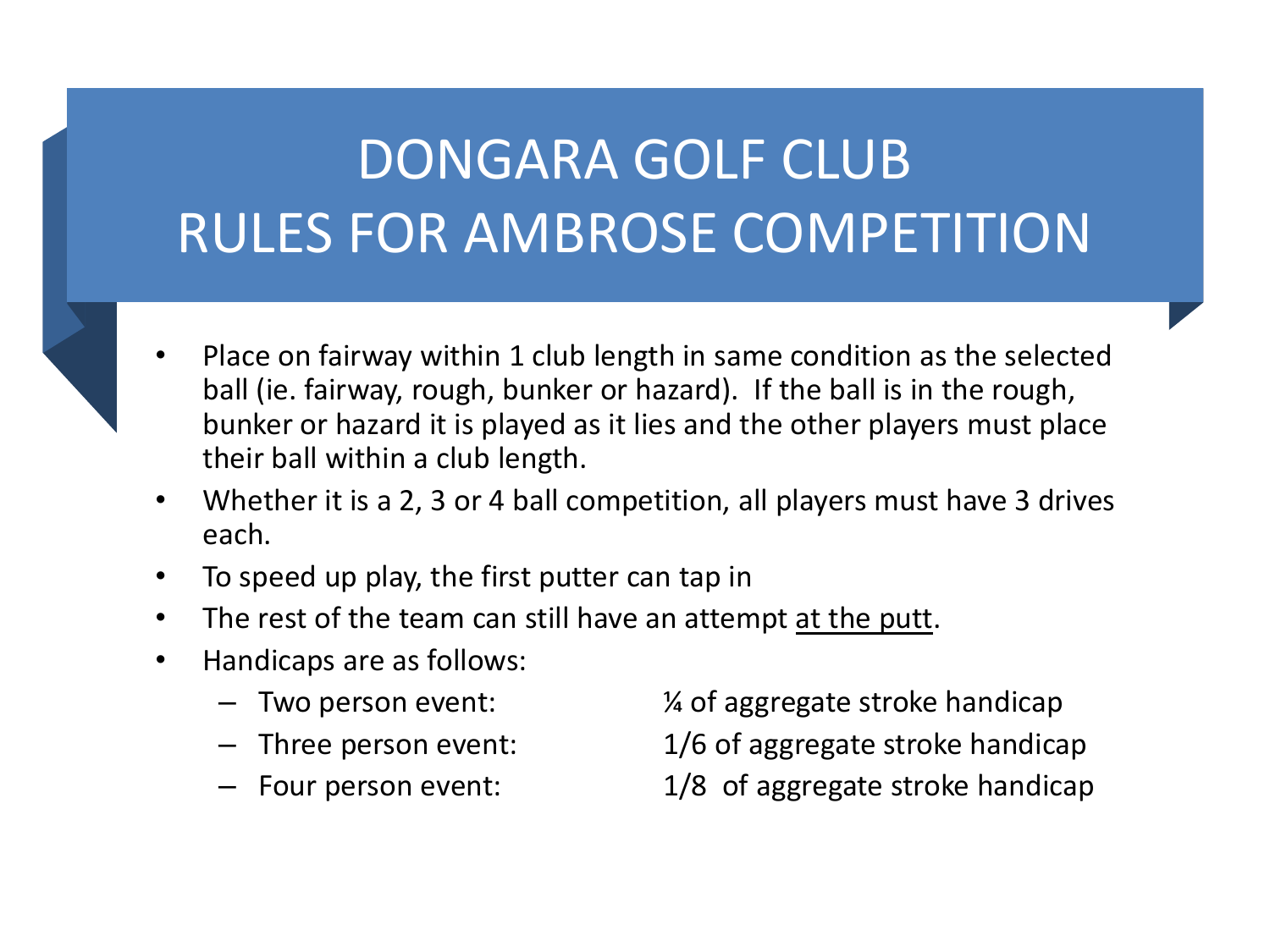| <b>FEB/MAR</b>                   | <b>COMPETITION</b>                                                                                 | <b>FORMAT</b>          | <b>SPONSOR</b>                                              | <b>OTHER</b>                        |
|----------------------------------|----------------------------------------------------------------------------------------------------|------------------------|-------------------------------------------------------------|-------------------------------------|
| <b>Sat 26</b>                    | <b>STABLEFORD</b>                                                                                  | <b>INDIVIDUAL</b>      | <b>CLUB</b>                                                 |                                     |
| <b>Sun 27</b>                    | <b>PAR</b>                                                                                         | <b>INDIVIDUAL</b>      | <b>CLUB</b>                                                 |                                     |
| <b>MARCH</b><br>SAT <sub>5</sub> | <b>STABLEFORD</b><br><b>SUMMER CARNIVAL</b>                                                        | <b>INDIVIDUAL</b>      | <b>R &amp; D ANDERSSON</b>                                  |                                     |
| SUN <sub>6</sub>                 | <b>MIXED COMBINED</b><br><b>STABLEFORD &amp; LONELY</b><br><b>HEARTS</b><br><b>SUMMER CARNIVAL</b> | <b>CHOOSE PARTNERS</b> | <b>JOCK'S BOBCAT</b><br><b>DENISON</b><br><b>WATERFRONT</b> |                                     |
| <b>MON7</b>                      | <b>STABLEFORD</b>                                                                                  | <b>INDIVIDUAL</b>      | <b>CLUB</b>                                                 | <b>PUBLIC HOLIDAY</b>               |
| <b>TUES 8</b>                    | <b>MIDWEST VETS</b><br><b>GERALDTON</b>                                                            | <b>INDIVIDUAL</b>      | <b>PLATINUM</b><br><b>ELECTRICIANS</b>                      | <b>11AM SHOTGUN</b><br><b>START</b> |
| WED <sub>9</sub>                 | <b>PAR</b>                                                                                         | <b>INDIVIDUAL</b>      |                                                             |                                     |
| <b>THUR 10</b>                   | <b>SCROUNGERS</b>                                                                                  | <b>STABLEFORD</b>      | <b>BRUCE MILNER</b>                                         |                                     |
| <b>SAT 12</b>                    | <b>STABLEFORD</b>                                                                                  | <b>INDIVIDUAL</b>      | <b>CLUB</b>                                                 |                                     |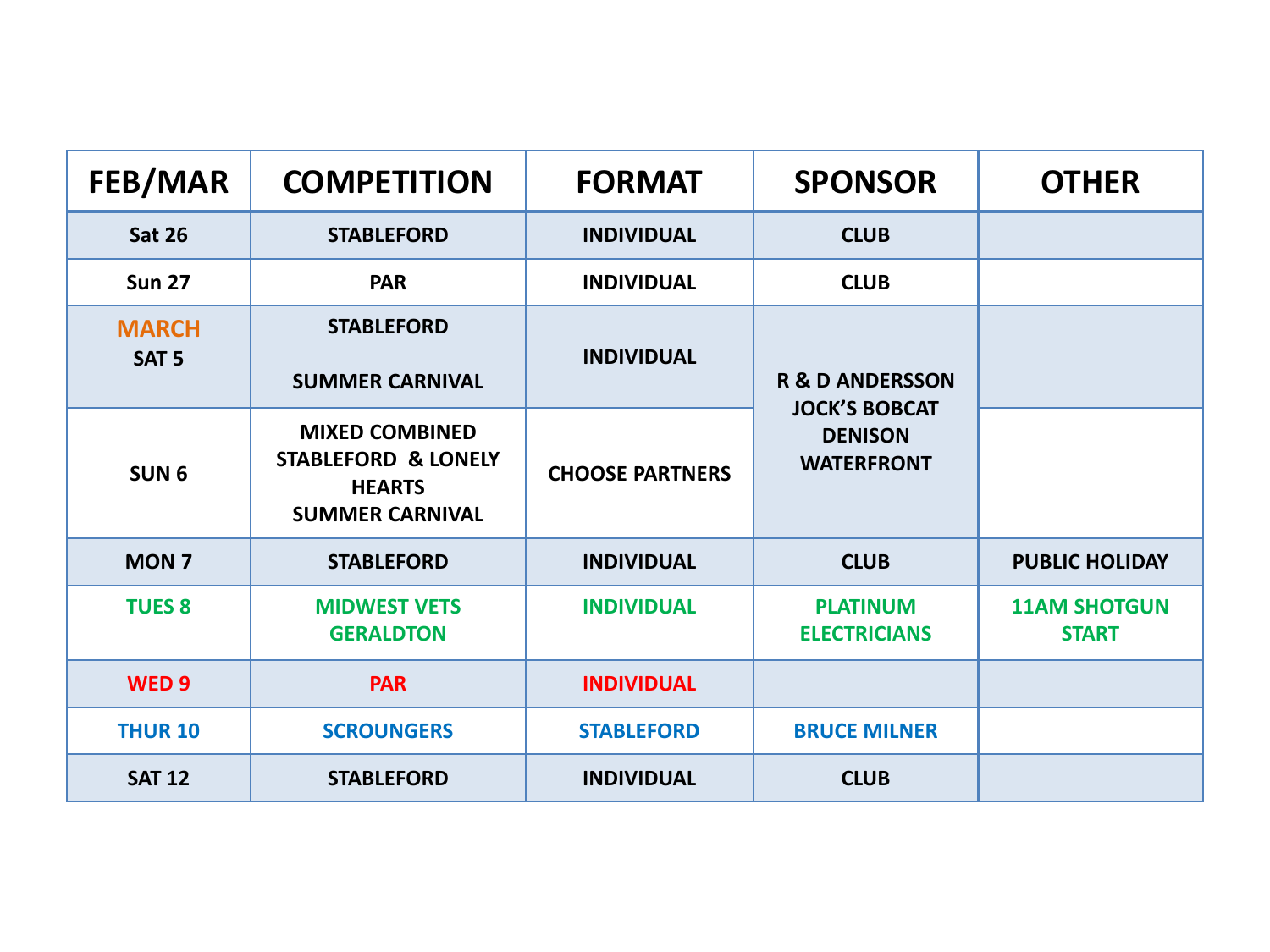| <b>MARCH</b>       | <b>COMPETITION</b>                                                         | <b>FORMAT</b>          | <b>SPONSOR</b>                         | <b>OTHER</b>                                     |
|--------------------|----------------------------------------------------------------------------|------------------------|----------------------------------------|--------------------------------------------------|
| <b>Sun 13</b>      | <b>STROKE</b>                                                              | <b>SINGLE</b>          | <b>DONGARA</b><br><b>QUALITY MEATS</b> |                                                  |
| <b>Wed 16</b>      | <b>2 BALL AMBROSE</b><br><b>12 HOLES</b>                                   | <b>PAIRS</b>           | <b>DONGARA</b><br><b>PHARMACY</b>      | <b>BRING &amp; SHARE</b><br><b>AFTERNOON TEA</b> |
| Thur 17            | <b>SCROUNGERS</b>                                                          | <b>STABLEFORD</b>      | <b>GRAEME TAYLOR</b>                   |                                                  |
| <b>Sat 19</b>      | <b>PAR</b>                                                                 | <b>SINGLE</b>          | <b>CLUB</b>                            |                                                  |
| <b>Sun 20</b>      | <b>STABLEFORD</b>                                                          | <b>SINGLE</b>          | <b>FOODWORKS</b><br><b>DONGARA</b>     |                                                  |
| <b>Wed 23</b>      | <b>PAR</b>                                                                 | <b>SINGLE</b>          | <b>DIXIE ANDERSSON</b>                 |                                                  |
| Thur <sub>24</sub> | <b>SCROUNGERS</b>                                                          | <b>STALEFORD</b>       | <b>SHANE BROWN</b>                     |                                                  |
| <b>Sat 26</b>      | <b>STABLEFORD</b>                                                          | <b>SINGLE</b>          | <b>CLUB</b>                            |                                                  |
| <b>Sun 27</b>      | <b>OPENING DAY</b><br><b>4BBB MIXED STABLEFORD</b><br><b>LONELY HEARTS</b> | <b>CHOOSE PARTNERS</b> | <b>SHIRE OF IRWIN</b>                  | <b>CASSEROLE</b><br><b>TEA</b>                   |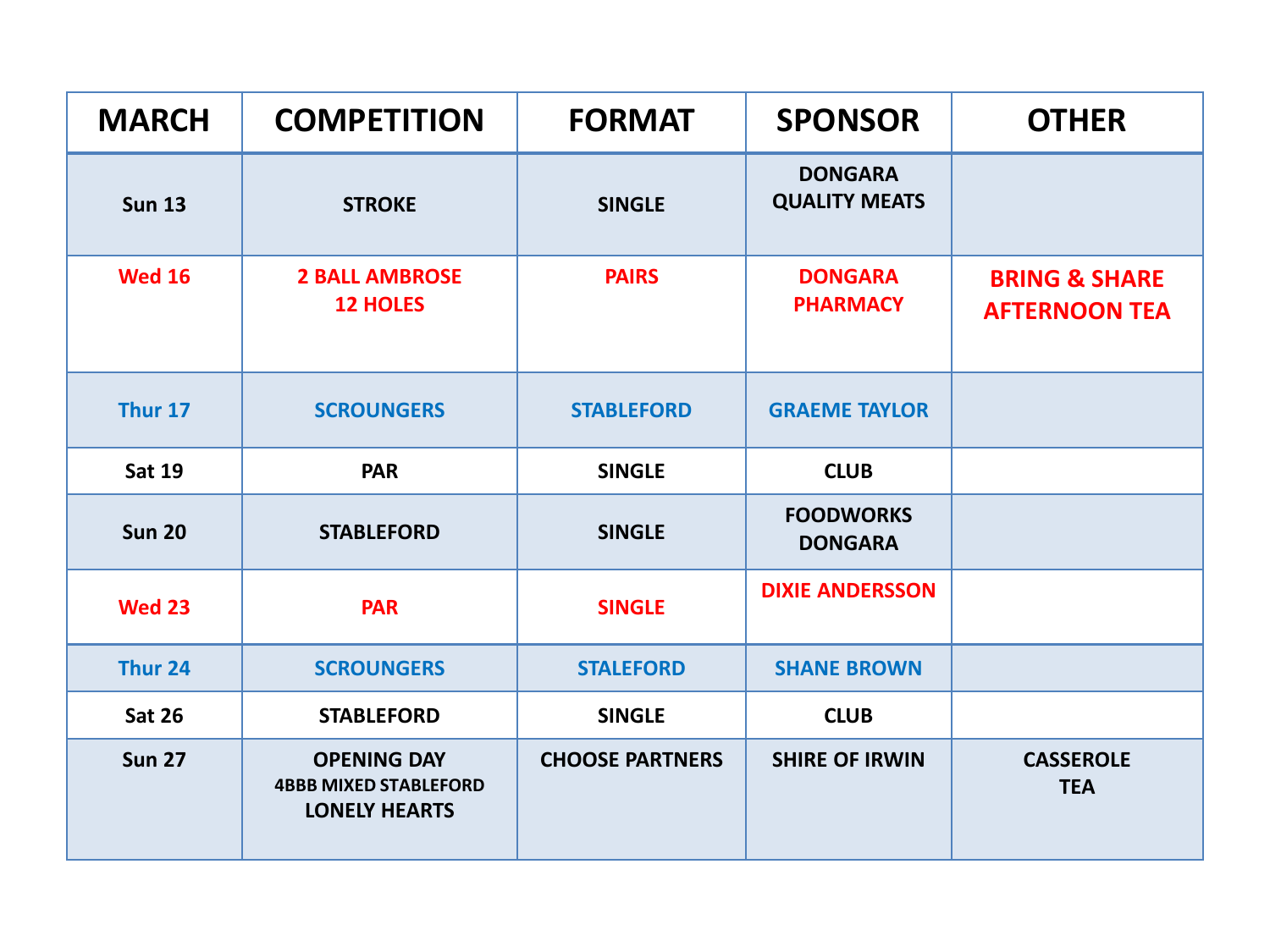| <b>MAR/APR</b>    | <b>COMPETITION</b>                               | <b>FORMAT</b>     | <b>SPONSOR</b>                         | <b>OTHER</b>                                                         |
|-------------------|--------------------------------------------------|-------------------|----------------------------------------|----------------------------------------------------------------------|
| <b>Wed 30</b>     | <b>STROKE</b><br>1 <sup>ST</sup> RD S/S & I/BOWL | <b>SINGLE</b>     | <b>HELEN DUANE</b>                     |                                                                      |
| Thur 31           | <b>SCROUNGERS</b>                                | <b>STABLEFORD</b> | <b>CHRIS GILLAM</b>                    |                                                                      |
| <b>APRIL</b>      |                                                  |                   |                                        |                                                                      |
| Sat 2             | <b>STABLEFORD</b>                                | <b>SINGLE</b>     | <b>CLUB</b>                            |                                                                      |
| Sun <sub>3</sub>  | <b>STROKE</b>                                    | <b>SINGLE</b>     | <b>SOUTHERLY'S</b>                     | <b>BYRON CLARKSON</b><br><b>DAY FOR LADIES AT</b><br><b>SPALDING</b> |
| Wed 6             | <b>STABLEFORD</b>                                | <b>SINGLE</b>     | <b>CAROL HUNTER</b>                    |                                                                      |
| Thur <sub>7</sub> | <b>SCROUNGERS</b>                                | <b>STABLEFORD</b> | <b>MAT TRIGLONE</b>                    |                                                                      |
| Sat 9             | <b>STABLEFORD</b>                                | <b>SINGLE</b>     | <b>CLUB</b>                            |                                                                      |
| <b>Sun 10</b>     | <b>STABLEFORD</b>                                | <b>SINGLE</b>     | <b>DIANNE MORGAN</b>                   |                                                                      |
| <b>Tue 12</b>     | <b>MIDWEST VETS</b><br><b>SPALDING</b>           | <b>SINGLE</b>     | <b>PLATINUM</b><br><b>ELECTRICIANS</b> | <b>11AM SHOTGUN</b><br><b>START</b>                                  |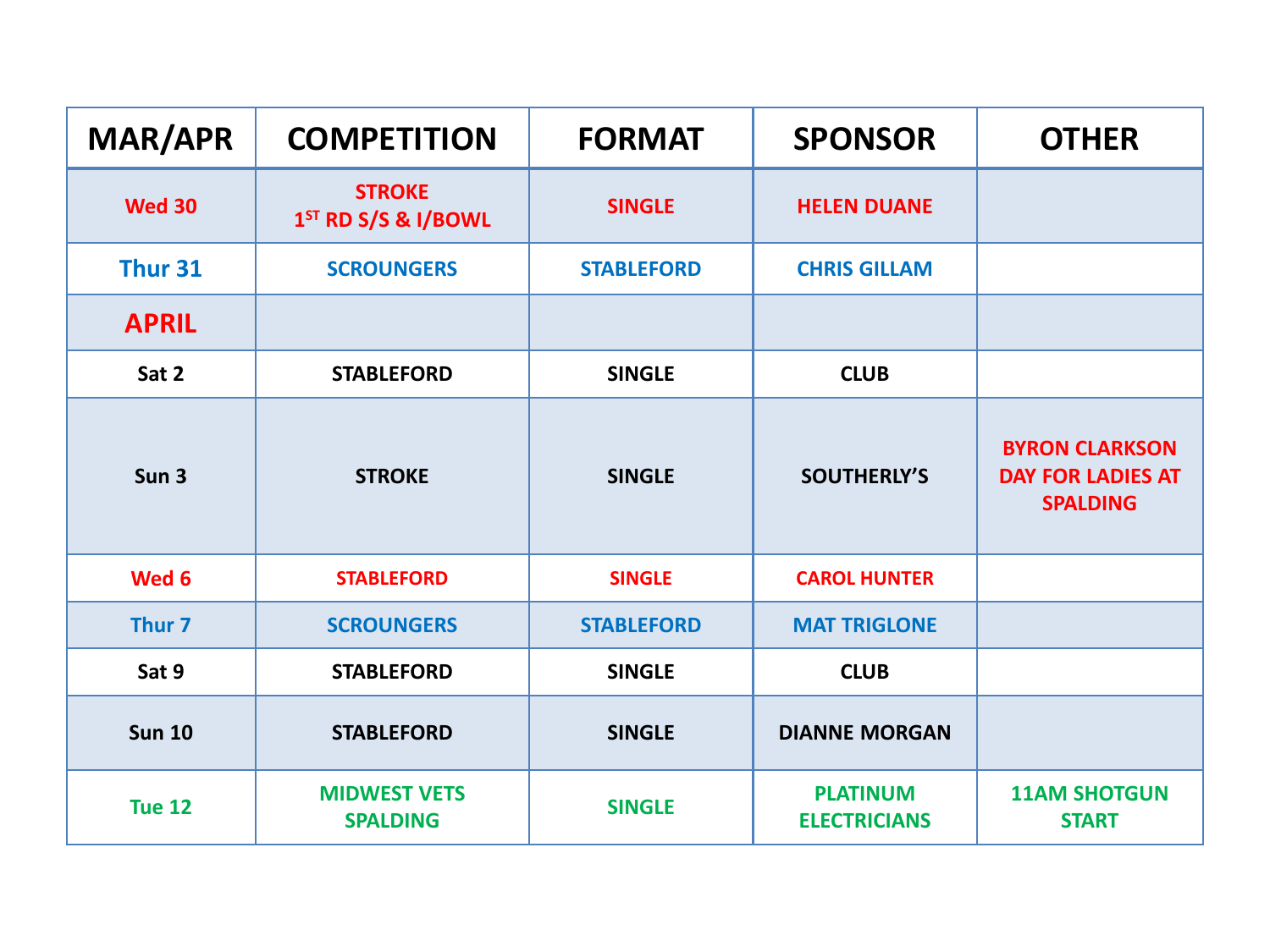| <b>APRIL</b>       | <b>COMPETITION</b>                          | <b>FORMAT</b>     | <b>SPONSOR</b>                           | <b>OTHER</b> |
|--------------------|---------------------------------------------|-------------------|------------------------------------------|--------------|
| <b>Wed 13</b>      | <b>STABLEFORD</b>                           | <b>SINGLE</b>     | <b>JULIE CLARKSON</b>                    |              |
| Thur 14            | <b>SCROUNGERS</b>                           | <b>STABLEFORD</b> | <b>BOB BIRRELL</b>                       |              |
| <b>Fri 15</b>      | <b>GOOD FRIDAY</b>                          |                   |                                          |              |
| <b>Sat 16</b>      | <b>EASTER SATURDAY</b><br><b>STABLEFORD</b> | <b>SINGLE</b>     | <b>CLUB</b>                              |              |
| <b>Sun 17</b>      | <b>EASTER SUNDAY</b><br><b>STABLEFORD</b>   | <b>SINGLE</b>     | <b>WAYNE O'MEARA</b>                     |              |
| <b>Mon 18</b>      | <b>EASTER MONDAY</b><br><b>STABLEFORD</b>   | <b>SINGLE</b>     | <b>CLUB</b>                              |              |
| <b>Wed 20</b>      | <b>STABLEFORD</b>                           | <b>SINGLE</b>     | <b>HEATHER CHAPLIN</b>                   |              |
| Thur <sub>21</sub> | <b>SCROUNGERS</b>                           | <b>STABLEFORD</b> | <b>ALLAN HAND</b>                        |              |
| <b>Sat 23</b>      | <b>PAR</b>                                  | <b>SINGLE</b>     | <b>CLUB</b>                              |              |
| <b>Sun 24</b>      | <b>STABLEFORD</b>                           | <b>SINGLE</b>     | <b>SHAY &amp; JOHN</b><br><b>MCAULEY</b> |              |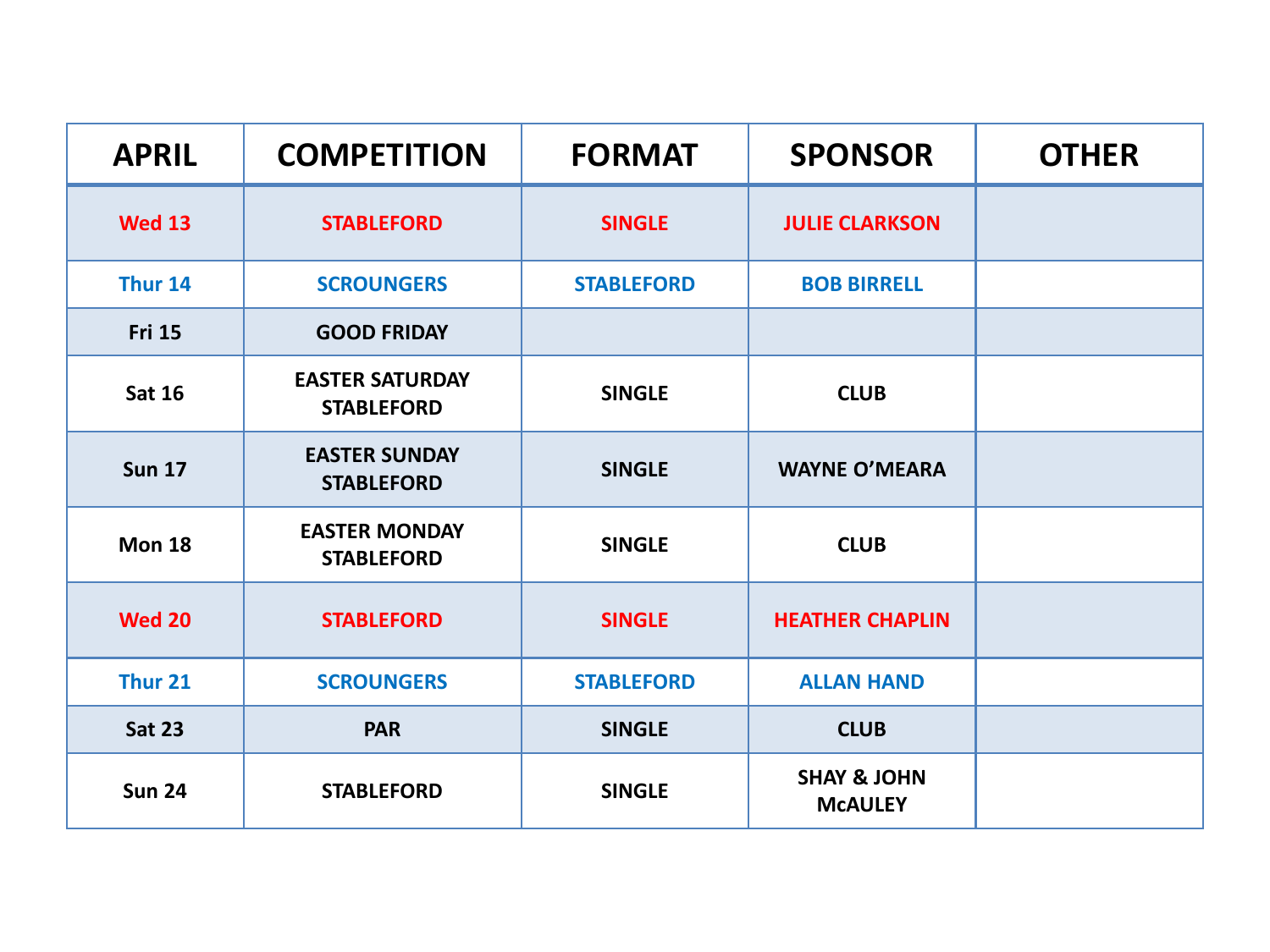| <b>APRIL/MAY</b>                        | <b>COMPETITION</b>                                               | <b>FORMAT</b>          | <b>SPONSOR</b>                                               | <b>OTHER</b>         |
|-----------------------------------------|------------------------------------------------------------------|------------------------|--------------------------------------------------------------|----------------------|
| <b>Mon 25</b>                           | <b>ANZAC DAY</b><br><b>PUBLIC HOLIDAY</b>                        | <b>STABLEFORD</b>      | <b>CLUB</b>                                                  |                      |
| <b>Wed 27</b>                           | <b>STROKE</b><br>2 <sup>ND</sup> RD S/S & 2 <sup>ND</sup> I/BOWL | <b>SINGLE</b>          | <b>DIANNE BROAD</b>                                          |                      |
| Thur 28                                 | <b>SCROUNGERS</b>                                                | <b>STABLEFORD</b>      | <b>PETER BRADLEY</b>                                         |                      |
| <b>Sat 30</b>                           | <b>MWMGA</b><br><b>Championship Kalbarri</b>                     | <b>SINGLE</b>          | <b>BENDIGO BANK</b>                                          | <b>NOMINATE</b>      |
| <b>MAY</b><br>Sun 1                     | <b>STABLEFORD</b>                                                | <b>SINGLE</b>          | <b>CLUB</b>                                                  |                      |
| Wed 4                                   | <b>STABLEFORD</b>                                                | <b>SINGLE</b>          | <b>MERLE DODD</b>                                            |                      |
| <b>THUR-FRI</b><br><b>5 &amp; 6 May</b> | <b>REGIONAL SENIORS</b>                                          |                        | <b>GOLF WA</b><br><b>EVENT</b>                               | <b>SPALDING PARK</b> |
| Thur <sub>5</sub>                       | <b>SCROUNGERS</b>                                                | <b>STABLEFORD</b>      | <b>IAN ROSE</b>                                              |                      |
| Sat 7                                   | <b>PAR</b>                                                       | <b>SINGLE</b>          | <b>CLUB</b>                                                  |                      |
| Sun 8                                   | <b>MIXED COMBINED</b><br><b>STABLEFORD</b>                       | <b>CHOOSE PARTNERS</b> | <b>DONGARA</b><br><b>DRILLING &amp;</b><br><b>ELECTRICAL</b> | <b>MOTHERS DAY</b>   |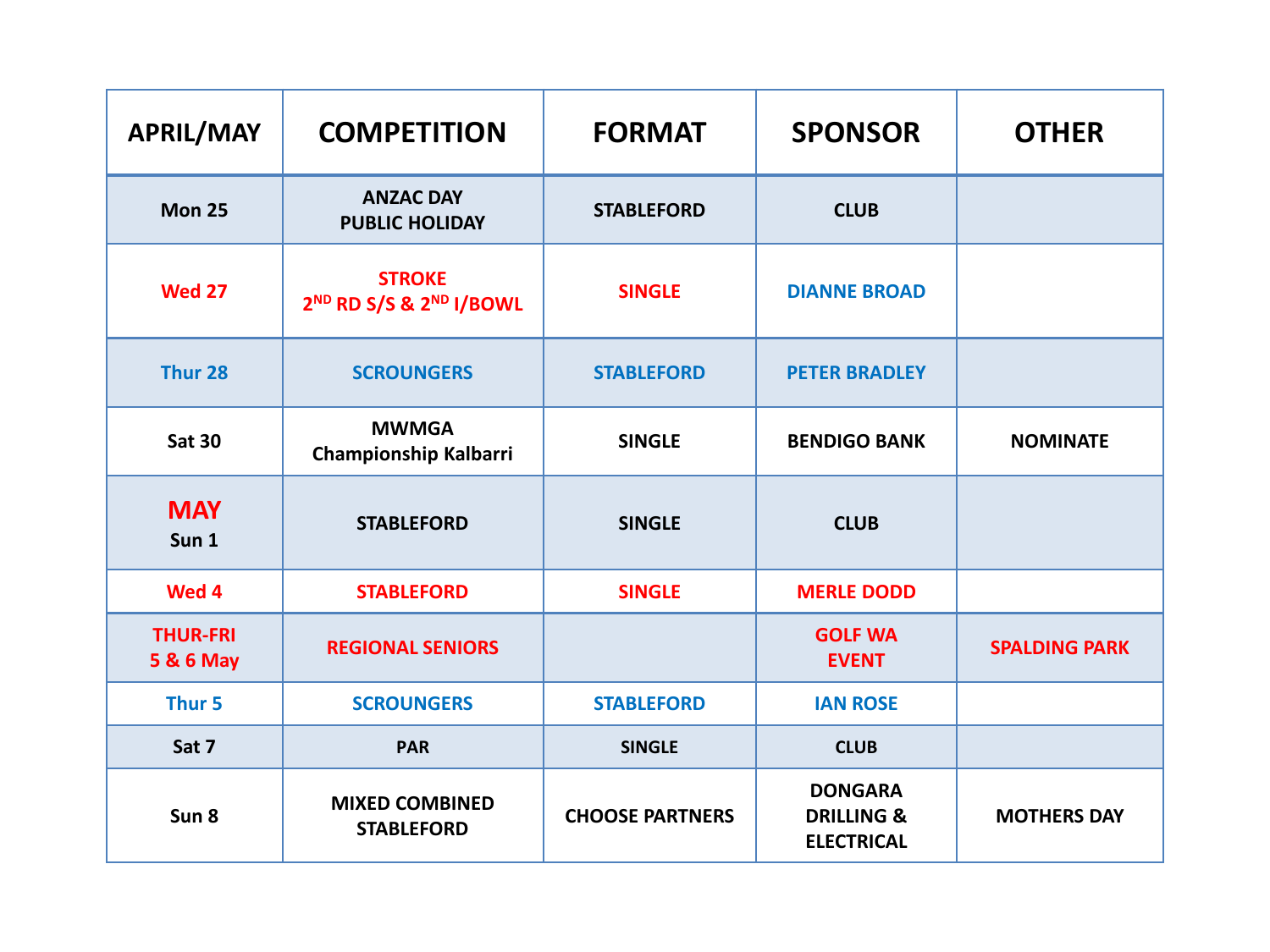| <b>MAY</b>    | <b>COMPETITION</b>                                                 | <b>FORMAT</b>                                            | <b>SPONSOR</b>                               | <b>OTHER</b>                     |
|---------------|--------------------------------------------------------------------|----------------------------------------------------------|----------------------------------------------|----------------------------------|
| <b>Tue 10</b> | <b>MIDWEST VETS</b><br><b>KALBARRI</b>                             | <b>SINGLE</b>                                            | <b>PLATIUNUM</b><br><b>ELECTRICIANS</b>      | 11.00 AM SHOTGUN<br><b>START</b> |
| <b>Wed 11</b> | <b>KALBARRI LADIES OPEN</b><br>$DAY -$<br><b>HOME STABLEFORD</b>   | <b>SINGLE</b>                                            | <b>CLUB</b>                                  |                                  |
| Thur 12       | <b>SCROUNGERS</b>                                                  | <b>STABLEFORD</b>                                        | <b>JASON GAWOR</b>                           |                                  |
| <b>Sat 14</b> | <b>RAC OPEN DAY</b>                                                | <b>COMBINED</b><br><b>STABLEFORD ANY</b><br><b>COMBO</b> | <b>RAC</b>                                   | <b>TO BE CONFIRMED</b>           |
| <b>Sun 15</b> | <b>MIXED CHAMPIONSHIP</b><br><b>FOURSOMES</b><br><b>STABLEFORD</b> | <b>CHOOSE PARTNERS</b><br><b>SINGLE</b>                  | <b>CLUB</b>                                  |                                  |
| <b>Wed 18</b> | <b>STABLEFORD/HOME</b><br><b>CHARITY DAY SPALDING</b>              | <b>SINGLE</b>                                            | <b>CLUB</b>                                  |                                  |
| Thur 19       | <b>SCROUNGERS</b>                                                  | <b>STABLEFORD</b>                                        | <b>STEWIE HAULTAIN</b>                       |                                  |
| <b>Sat 21</b> | <b>STROKE</b>                                                      | <b>SINGLE</b>                                            | <b>CLUB</b>                                  |                                  |
| <b>Sun 22</b> | <b>STABLEFORD</b>                                                  | <b>SINGLE</b>                                            | <b>PETER &amp; MICHELLE</b><br><b>LEESON</b> |                                  |
| <b>Wed 25</b> | <b>STROKE</b>                                                      | <b>SINGLE</b>                                            | <b>GERALDTON PRO</b><br><b>SHOP</b>          |                                  |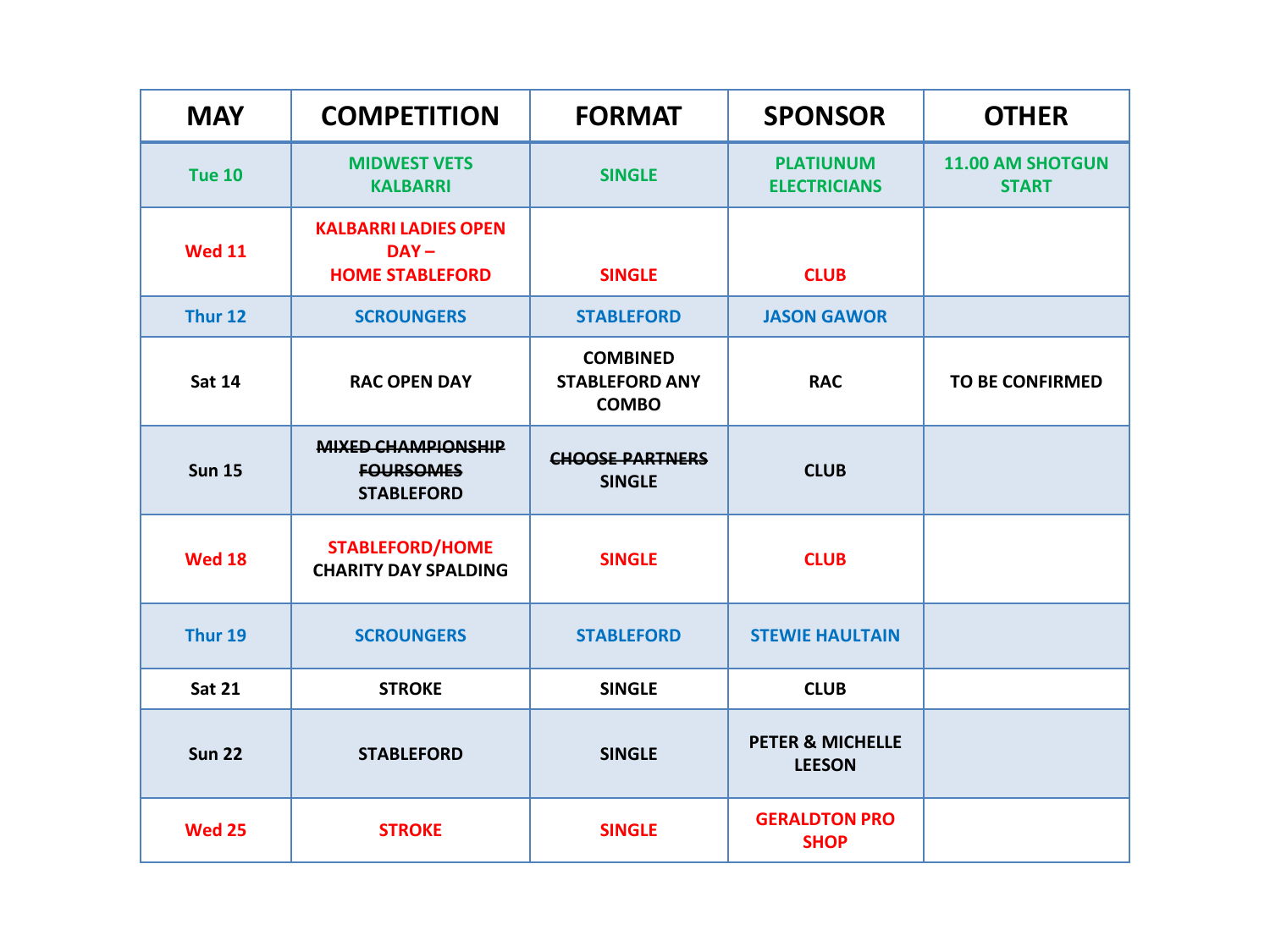| <b>MAY/JUN</b>       | <b>COMPETITION</b>                                                           | <b>FORMAT</b>                                   | <b>SPONSOR</b>                                                    | <b>OTHER</b>                           |
|----------------------|------------------------------------------------------------------------------|-------------------------------------------------|-------------------------------------------------------------------|----------------------------------------|
| Thur 26              | <b>SCROUNGERS</b>                                                            | <b>STABLEFORD</b>                               |                                                                   |                                        |
| <b>Sat 28</b>        | <b>STABLEFORD</b>                                                            | <b>SINGLE</b>                                   | <b>CLUB</b>                                                       |                                        |
| <b>Sun 29</b>        | <b>STROKE</b>                                                                | <b>SINGLE</b>                                   | <b>MCDONALDS</b><br><b>WHOLESALERS</b>                            |                                        |
| <b>JUNE</b><br>Wed 1 | <b>STABLEFORD</b>                                                            | <b>SINGLE</b>                                   | <b>LINDA MCNABOE</b>                                              |                                        |
| Thur <sub>2</sub>    | <b>SCROUNGERS</b>                                                            | <b>STABLEFORD</b>                               | <b>NOEL HAYWARD</b>                                               |                                        |
| Sat 4                | <b>STABLEFORD</b>                                                            | <b>SINGLE</b>                                   | <b>CLUB</b>                                                       |                                        |
| Sun 5                | <b>STABLEFORD</b>                                                            | <b>SINGLE</b>                                   | <b>SHANE LOVE MLA</b>                                             |                                        |
| Mon 6                | <b>STABLEFORD</b><br><b>PERTH GOLF NETWORK</b><br><b>VISITING 32 PLAYERS</b> | <b>SINGLE</b><br><b>HIT OFF 8.30-</b><br>9.00AM | <b>CLUB</b><br><b>CONTACT</b><br><b>PAUL SINDEN</b><br>0407949322 | <b>WA DAY</b><br><b>PUBLIC HOLIDAY</b> |
| Wed 8                | <b>STABLEFORD</b>                                                            | <b>SINGLE</b>                                   | <b>ANNE DOY</b>                                                   |                                        |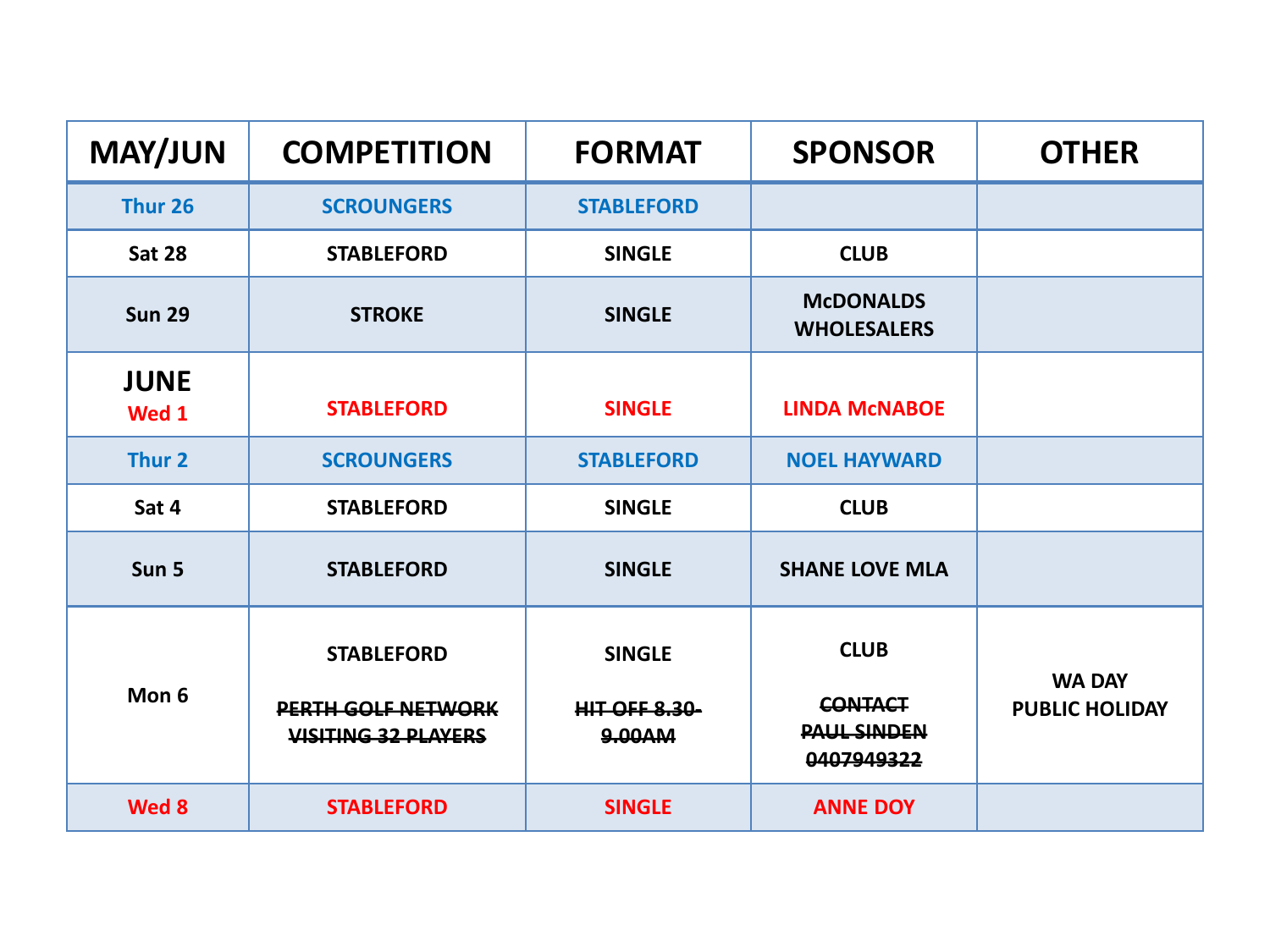| <b>JUNE</b>        | <b>COMPETITION</b>                                    | <b>FORMAT</b>          | <b>SPONSOR</b>                         | <b>OTHER</b>                        |
|--------------------|-------------------------------------------------------|------------------------|----------------------------------------|-------------------------------------|
| Thur 9             | <b>SCROUNGERS</b>                                     | <b>STABLEFORD</b>      | <b>IAN WEST</b>                        |                                     |
| <b>Sat 11</b>      | <b>STABLEFORD</b>                                     | <b>SINGLE</b>          | <b>CLUB</b>                            |                                     |
| <b>Sun 12</b>      | <b>MIXED CHAMPIONSHIP</b><br><b>FOURSOMES</b>         | <b>CHOOSE PARTNERS</b> | <b>CLUB</b>                            |                                     |
| <b>Tue 14</b>      | <b>MIDWEST VETS</b><br><b>DONGARA</b>                 | <b>SINGLE</b>          | <b>PLATINUM</b><br><b>ELECTICIANS</b>  | <b>11AM SHOTGUN</b><br><b>START</b> |
| <b>Wed 15</b>      | <b>STROKE</b><br>3RD RD S/S & 3RD I/BOWL              | <b>SINGLE</b>          | <b>ANNE GORFIN</b>                     |                                     |
| Thur 16            | <b>SCROUNGERS</b>                                     | <b>STABLEFORD</b>      | <b>IAN CRUICKSHANK</b>                 |                                     |
| <b>Sat 18</b>      | <b>2 PERSON AMBROSE</b><br><b>ANY COMBO MIXED/MEN</b> | <b>CHOOSE PARTNERS</b> | <b>OIL &amp; GAS</b><br><b>WEEKEND</b> | <b>COURSE CLOSED</b>                |
| <b>Sun 19</b>      | <b>STABLEFORD MEN &amp;</b><br><b>WOMEN</b>           | <b>SINGLE</b>          |                                        |                                     |
| <b>Wed 22</b>      | <b>PAR</b>                                            | <b>SINGLE</b>          | <b>HELEN HOPE</b>                      |                                     |
| Thur <sub>23</sub> | <b>SCROUNGERS</b>                                     | <b>STABLEFORD</b>      | <b>VIC GATFIELD</b>                    |                                     |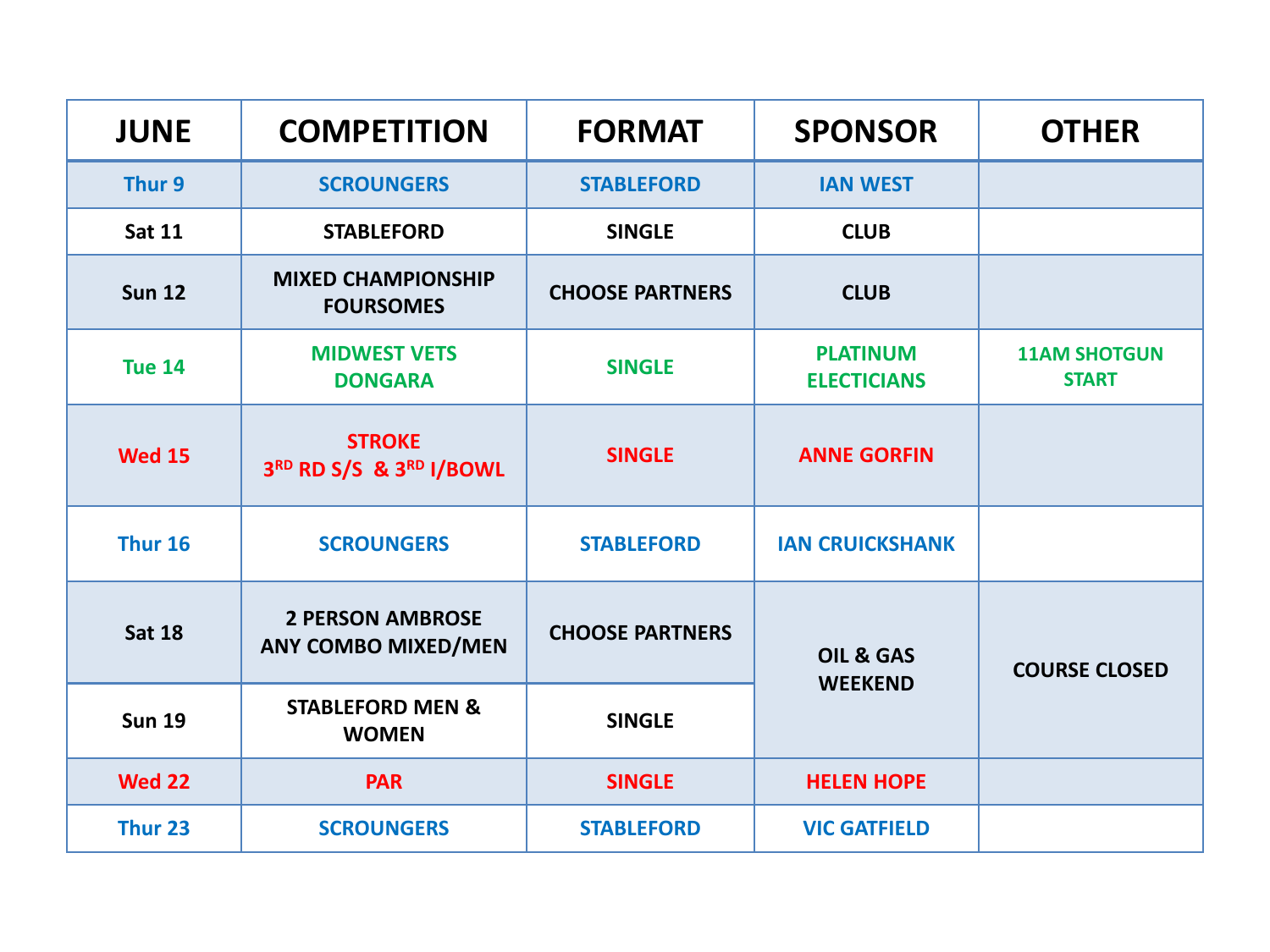| <b>JUN/JUL</b>          | <b>COMPETITION</b>                                                                | <b>FORMAT</b>     | <b>SPONSOR</b>                               | <b>OTHER</b>                         |
|-------------------------|-----------------------------------------------------------------------------------|-------------------|----------------------------------------------|--------------------------------------|
| <b>Fri-Sun</b><br>24-26 | <b>RURAL BRONZE</b><br>$(24 + HANDICAP)$                                          | <b>SINGLE</b>     | <b>GOLF WA</b><br><b>EVENT</b>               | <b>RIVERVIEW</b><br><b>GOLF CLUB</b> |
| <b>Sat 25</b>           | <b>STROKE</b>                                                                     | <b>SINGLE</b>     | <b>CLUB</b>                                  |                                      |
| <b>Sun 26</b>           | <b>WINTER CUP</b><br><b>27 HOLES PAR MEN</b><br><b>18 HOLES STABLEFORD LADIES</b> | <b>SINGLE</b>     | <b>BERNIE &amp; JULIE</b><br><b>CLARKSON</b> |                                      |
| <b>Wed 29</b>           | <b>STABLEFORD</b>                                                                 | <b>SINGLE</b>     | <b>DI BALCH</b>                              |                                      |
| Thur 30                 | <b>SCROUNGERS</b>                                                                 | <b>STABLEFORD</b> | <b>IVAN PETERSEN</b>                         |                                      |
| <b>JULY</b><br>Sat 2    | <b>STABLEFORD</b>                                                                 | <b>SINGLE</b>     | <b>CLUB</b>                                  |                                      |
| Sun <sub>3</sub>        | <b>STABLEFORD</b>                                                                 | <b>SINGLE</b>     | <b>BYRON CLARKSON</b>                        |                                      |
| Wed 6                   | <b>STROKE</b><br>4TH RD S/SPOON                                                   | <b>SINGLE</b>     | <b>LOIS ROBERTS</b>                          |                                      |
| Thur <sub>7</sub>       | <b>SCROUNGERS</b>                                                                 | <b>STABLEFORD</b> | <b>JOCK DRUMMOND</b>                         |                                      |
| Fri-Sun<br>$8 - 10$     | <b>PROVINCIAL</b><br>(0-23 HANDICAPS)                                             |                   | <b>GOLF WA EVENT</b>                         | <b>DENMARK</b>                       |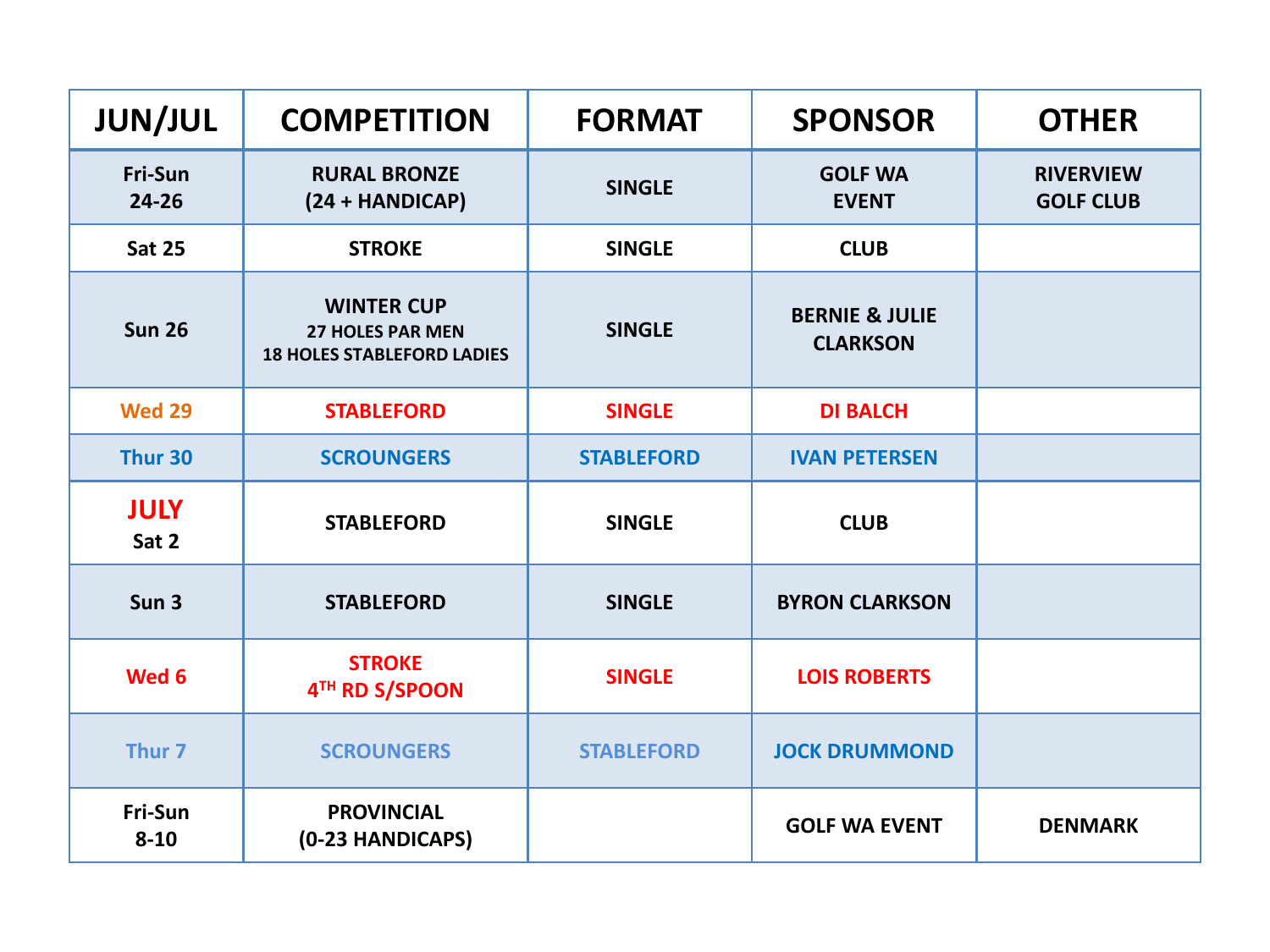| <b>JULY</b>   | <b>COMPETITION</b>                                     | <b>FORMAT</b>                    | <b>SPONSOR</b>                                  | <b>OTHER</b>                        |
|---------------|--------------------------------------------------------|----------------------------------|-------------------------------------------------|-------------------------------------|
| Sat 9         | <b>STABLEFORD</b>                                      | <b>SINGLE</b>                    |                                                 |                                     |
| <b>Sun 10</b> | <b>STROKE</b>                                          | <b>SINGLE</b>                    | <b>JOCK DRUMMOND &amp;</b><br><b>HELEN HOPE</b> |                                     |
| Tues 12       | <b>MIDWEST VETS</b><br><b>SPALDING</b>                 | <b>SINGLE</b>                    | <b>PLATIUNUM</b><br><b>ELECTRICIANS</b>         | <b>11AM SHOTGUN</b><br><b>START</b> |
| <b>Wed 13</b> | <b>VAL BASKERVILLE</b><br><b>JUBILEE FOURSOMES</b>     | <b>CHOOSE</b><br><b>PARTNERS</b> | <b>ROBYN PARSONS</b>                            |                                     |
| Thur 14       | <b>SCROUNGERS</b>                                      | <b>STABLEFORD</b>                |                                                 |                                     |
| <b>Sat 16</b> | <b>STROKE</b>                                          | <b>SINGLE</b>                    |                                                 |                                     |
| <b>Sun 17</b> | <b>COMBINED STABLEFORD</b><br><b>ANY COMBININATION</b> | <b>PAIRS</b>                     | <b>IAN &amp; ANNE</b><br><b>CARLSHAUSEN</b>     |                                     |
| <b>Wed 20</b> | <b>STROKE</b>                                          | <b>SINGLE</b>                    |                                                 |                                     |
| Thur 21       | <b>SCROUNGERS</b>                                      | <b>STABLEFORD</b>                | <b>TERRY BALCH</b>                              |                                     |
| <b>Sat 23</b> | STABLEFORD/HOME<br><b>GREENHEAD MENS OPEN</b>          | <b>SINGLE</b>                    |                                                 | <b>GREENHEAD</b>                    |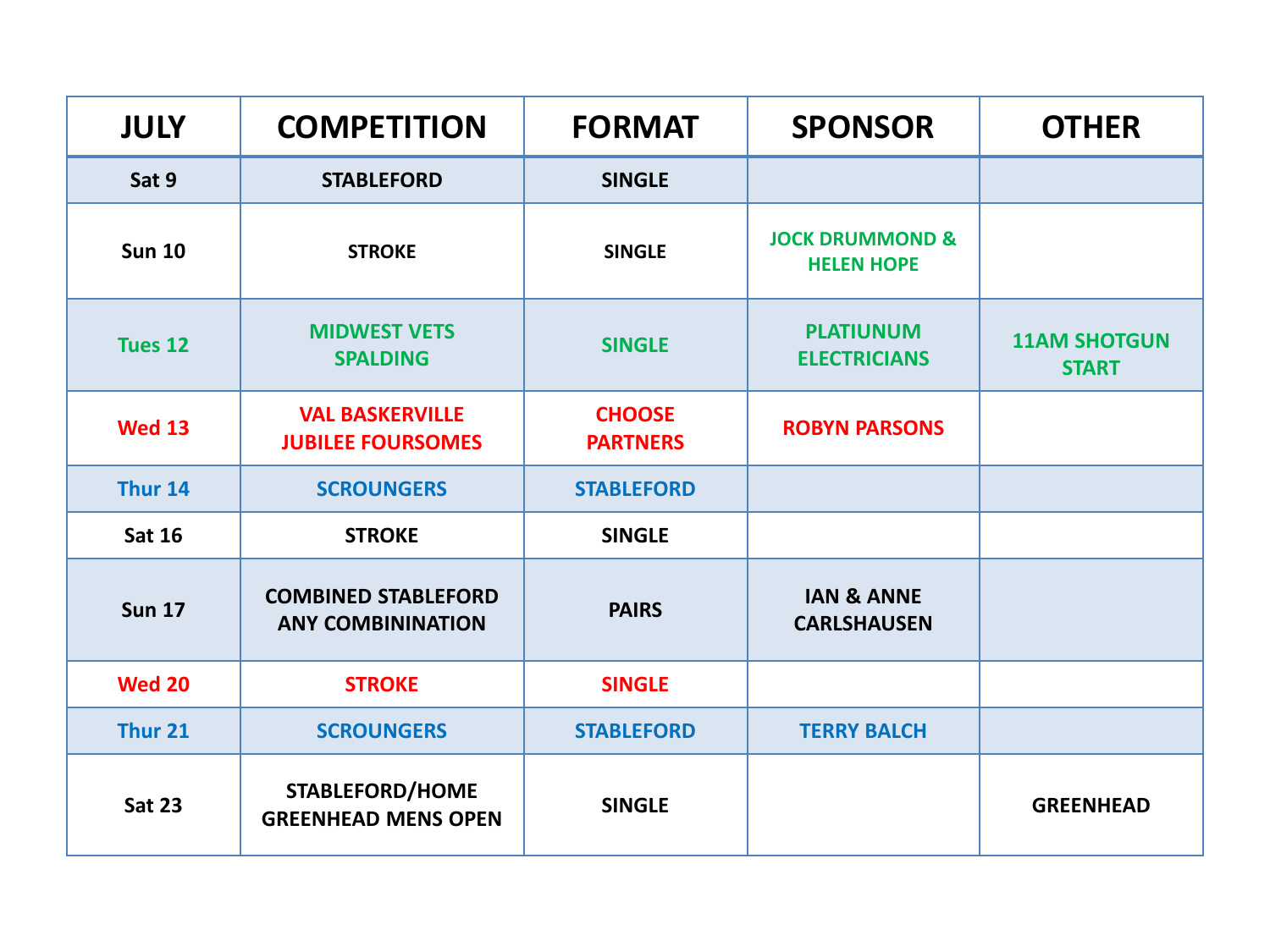| <b>JULY</b>                            | <b>COMPETITION</b>                         | <b>FORMAT</b>          | <b>SPONSOR</b>                      | <b>OTHER</b>    |
|----------------------------------------|--------------------------------------------|------------------------|-------------------------------------|-----------------|
| <b>Sun 24</b>                          | <b>PAR</b>                                 | <b>SINGLE</b>          | <b>GERALDTON PRO</b><br><b>SHOP</b> |                 |
| Tues 26                                | <b>GREENHEAD LADIES OPEN</b><br><b>DAY</b> |                        |                                     |                 |
| <b>Wed 27</b>                          | <b>NORTHERN DISTRICTS</b><br><b>FORMAT</b> | <b>CHOOSE PARTNERS</b> | <b>LIZ WEST</b>                     |                 |
| Thur <sub>28</sub>                     | <b>SCROUNGERS</b>                          | <b>STABLEFORD</b>      | <b>PETER THORNTON</b>               |                 |
| <b>July 29,30 &amp;</b><br><b>31ST</b> | <b>LADIES</b><br><b>NORTHERN DISTRICTS</b> | <b>TBA</b>             | <b>TBA</b>                          | <b>SPALDING</b> |
| <b>Sat 30</b>                          | <b>STABLEFORD</b>                          | <b>SINGLE</b>          |                                     |                 |
| <b>Sun 31</b>                          | <b>STABLEFORD</b>                          | <b>SINGLE</b>          | <b>CLUB</b>                         |                 |
| <b>AUGUST</b><br>Wed 3                 | <b>STABLEFORD</b>                          | <b>SINGLE</b>          |                                     |                 |
| Thur 4                                 | <b>SCROUNGERS</b>                          | <b>STABLEFORD</b>      | <b>TIM PEARSE</b>                   |                 |
| Sat 6                                  | <b>STABLEFORD</b>                          | <b>SINGLE</b>          |                                     |                 |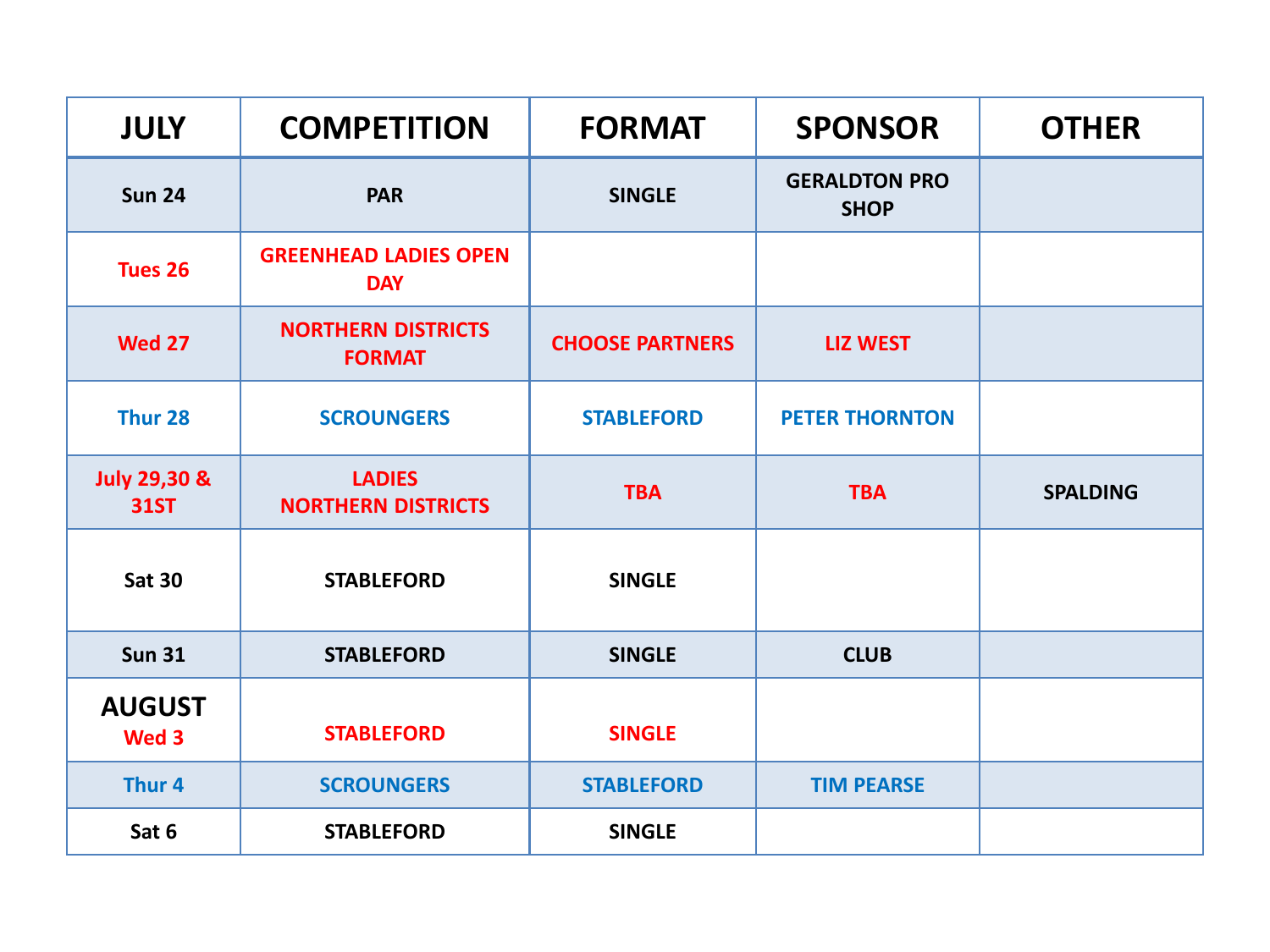| <b>AUGUST</b>    | <b>COMPETITION</b>                                      | <b>FORMAT</b>     | <b>SPONSOR</b>                                    | <b>OTHER</b>                     |
|------------------|---------------------------------------------------------|-------------------|---------------------------------------------------|----------------------------------|
| Sun <sub>7</sub> | <b>STABLEFORD</b>                                       | <b>SINGLE</b>     | <b>DIANNE BROAD</b>                               |                                  |
| Tue <sub>9</sub> | <b>MIDWEST VETS</b><br><b>GERALDTON</b>                 | <b>STABLEFORD</b> | <b>PLATINUM</b><br><b>ELECTRICIANS</b>            | <b>SHOTGUN START</b><br>11.00 AM |
| <b>Wed 10</b>    | <b>STABLEFORD</b>                                       | <b>SINGLE</b>     | <b>FRAN DOWDEN</b>                                |                                  |
| <b>Thur 11</b>   | <b>SCROUNGERS</b>                                       | <b>STABLEFORD</b> | <b>BRAD TREVENEN</b>                              |                                  |
| $11 - 14$        | <b>Sand Green</b><br><b>Championships</b>               |                   | <b>Golf WA Event</b>                              | <b>Augusta</b>                   |
| <b>Sat 13</b>    | <b>STABLEFORD</b>                                       | <b>SINGLE</b>     | <b>CLUB</b>                                       |                                  |
| <b>Sun 14</b>    | <b>STABLEFORD</b>                                       | <b>SINGLE</b>     | <b>PAT LAMONT &amp;</b><br><b>JOCK PATTEN DAY</b> | <b>PIZZA NITE</b>                |
| <b>Wed 17</b>    | <b>STROKE</b><br>+ PUTTING COMP                         | <b>SINGLE</b>     | <b>ROBYN PARSONS</b>                              |                                  |
| Thur 18          | <b>SCROUNGERS</b>                                       | <b>STABLEFORD</b> | <b>RON THOMPSON</b>                               |                                  |
| <b>Sat 20</b>    | <b>CHAMPIONSHIPS</b><br><b>18 HOLES MEN &amp; WOMEN</b> | <b>SINGLE</b>     | <b>CLUB</b>                                       |                                  |
| <b>Sun 21</b>    | <b>CHAMPIONSHIPS</b><br><b>18 HOLES MEN &amp; WOMEN</b> | <b>SINGLE</b>     | <b>CLUB</b>                                       | <b>CASSEROLE TEA</b>             |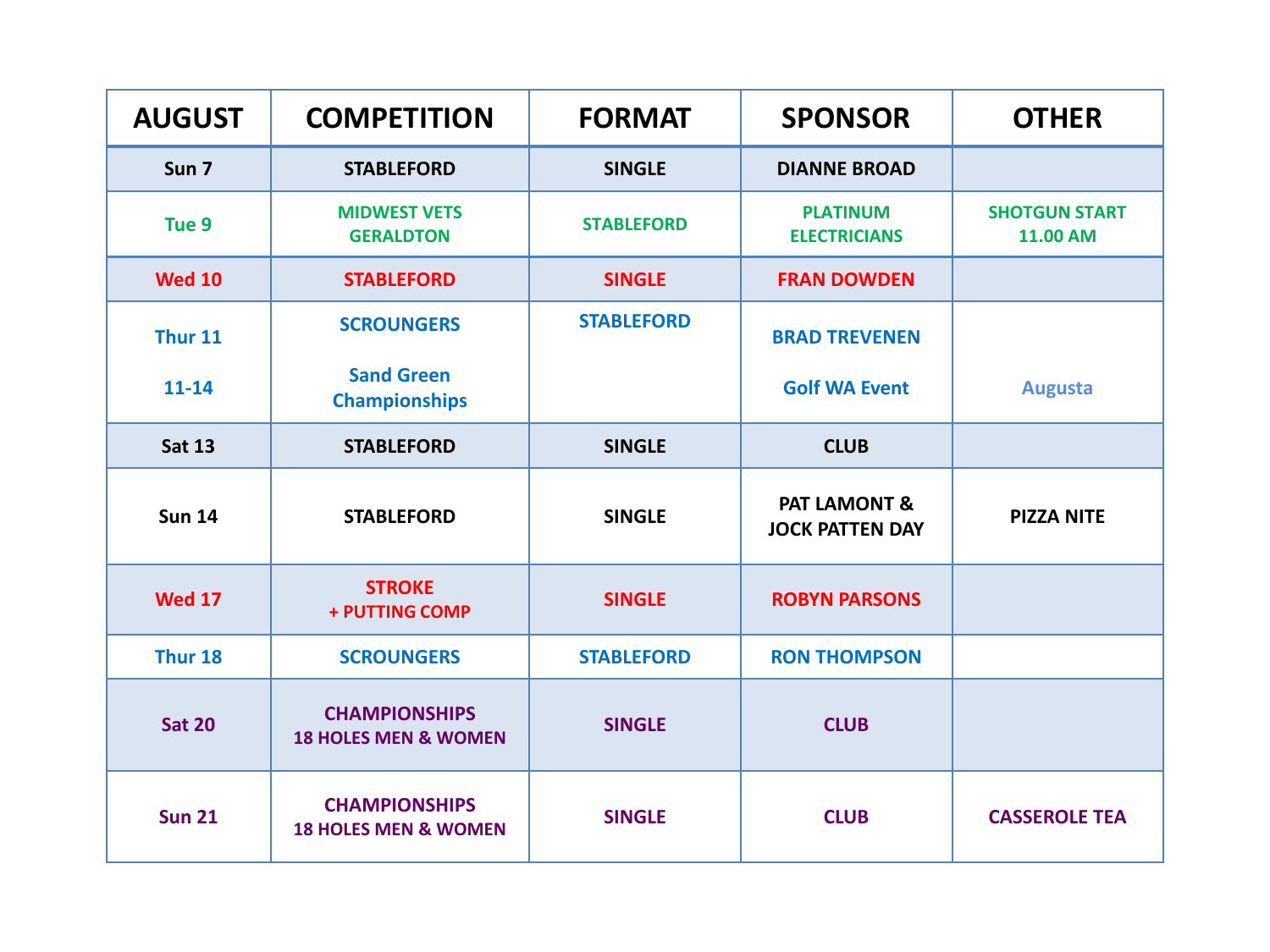| <b>AUG/SEP</b>             | <b>COMPETITION</b>                                                   | <b>FORMAT</b>     | <b>SPONSOR</b>          | <b>OTHER</b>       |
|----------------------------|----------------------------------------------------------------------|-------------------|-------------------------|--------------------|
| <b>Wed 24</b>              | <b>3 STICK COMPETITION</b>                                           | <b>STABLEFORD</b> | <b>ROSEMARY BRADLEY</b> |                    |
| Thur <sub>25</sub>         | <b>SCROUNGERS</b>                                                    | <b>STABLEFORD</b> | <b>PAUL KELLY</b>       |                    |
| <b>Sat 27</b>              | <b>STABLEFORD</b>                                                    | <b>SINGLE</b>     | <b>CLUB</b>             |                    |
| <b>Sun 28</b>              | <b>LADIES &amp; MENS</b><br><b>FOURSOMES</b><br><b>CHAMPIONSHIPS</b> | <b>SINGLE</b>     | <b>CLUB</b>             |                    |
| 29 August-<br>2 Sept       | <b>LADIES COUNTRY WEEK</b><br><b>PLAY OFFS</b>                       |                   |                         | <b>TBA</b>         |
| <b>Wed 31</b>              | <b>STABLEFORD</b>                                                    | <b>SINGLE</b>     | <b>JAN SCHULZE</b>      |                    |
| <b>SEPTEMBER</b><br>Thur 1 | <b>SCROUNGERS</b>                                                    | <b>STABLEFORD</b> | <b>PAUL BLAIR</b>       |                    |
| Sat 3                      | <b>STABLEFORD</b>                                                    | <b>SINGLE</b>     | <b>CLUB</b>             |                    |
| Sun 4                      | <b>PAR</b>                                                           | <b>SINGLE</b>     | <b>GERALDTON TOYOTA</b> | <b>FATHERS DAY</b> |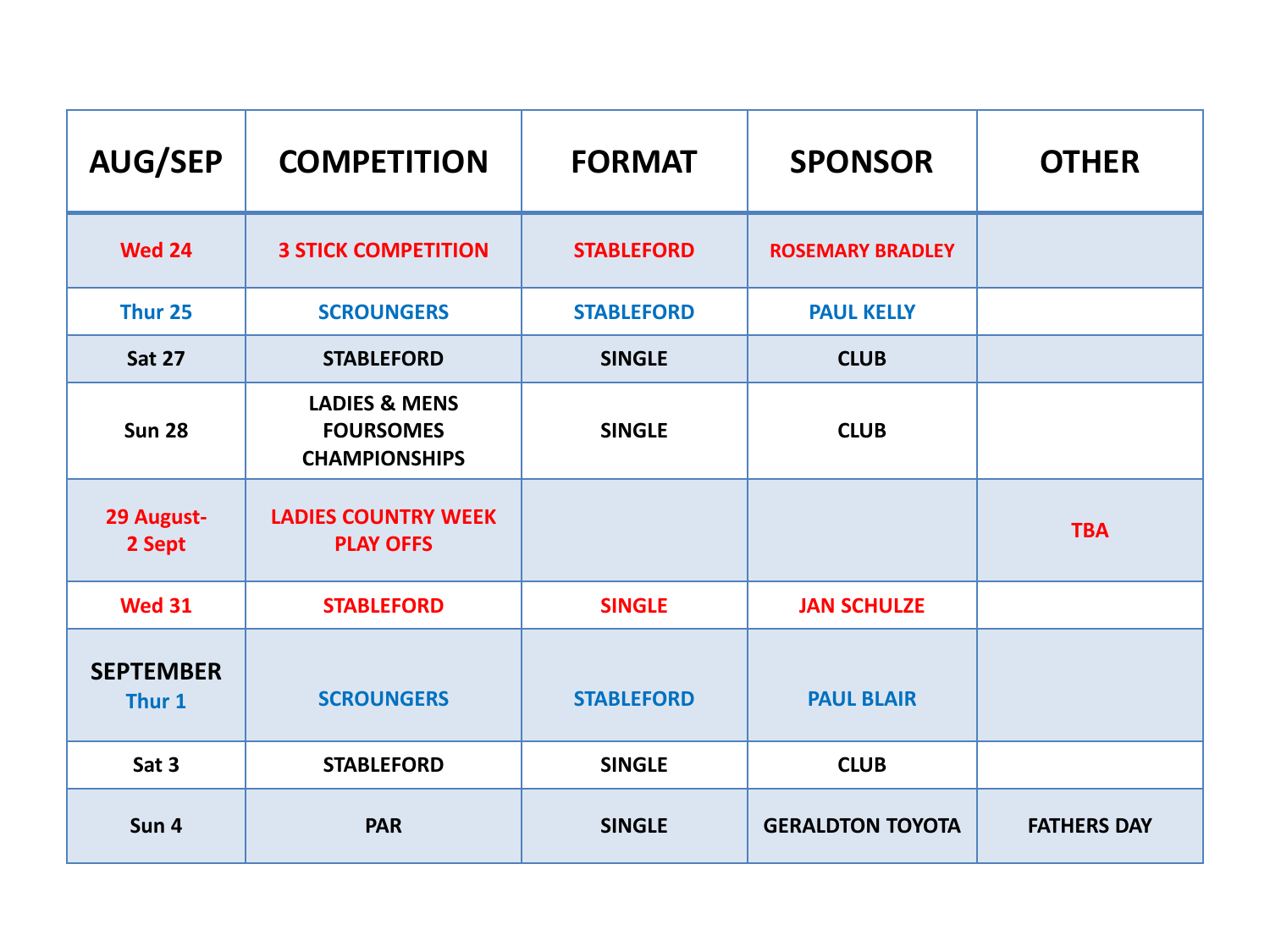| <b>SEPT</b>       | <b>COMPETITION</b>                               | <b>FORMAT</b>                                             | <b>SPONSOR</b>                                             | <b>OTHER</b>                     |
|-------------------|--------------------------------------------------|-----------------------------------------------------------|------------------------------------------------------------|----------------------------------|
| Wed 7             | <b>GERALDTON CHARITY</b><br>DAY/ STABLEFORD HOME |                                                           |                                                            | <b>GERALDTON</b>                 |
| Thur <sub>8</sub> | <b>SCROUNGERS</b>                                | <b>STABLEFORD</b>                                         | <b>EDDIE CAMPBELL</b>                                      |                                  |
| <b>Sat 10</b>     | <b>STROKE</b>                                    | <b>SINGLE</b>                                             | <b>CLUB</b>                                                |                                  |
| <b>Sun 11</b>     | <b>SPRING CUP</b>                                | <b>STABLEFORD</b>                                         | <b>BREEZE-INN</b>                                          |                                  |
| <b>Tue 13</b>     | <b>MIDWEST VETS</b><br><b>KALBARRI</b>           | <b>STABLEFORD</b>                                         | <b>PLATINUM</b><br><b>ELECTRICIANS</b>                     | <b>SHOTGUN START</b><br>11.00 AM |
| <b>Wed 14</b>     | <b>PAR</b>                                       | <b>SINGLE</b>                                             |                                                            |                                  |
| Thur 15           | <b>SCROUNGERS</b>                                | <b>STABLEFORD</b>                                         | <b>JOHN WEBSTEER</b>                                       |                                  |
| <b>Sat 17</b>     | <b>DONGARA MIXED</b><br><b>OPEN DAY</b>          | <b>2 BALL AMBROSE</b>                                     | <b>KIM PEDLOW</b><br><b>MITCHELL &amp;</b><br><b>BROWN</b> |                                  |
| <b>Sun 18</b>     | <b>DONGARA OPEN</b><br><b>MENS &amp; LADIES</b>  | <b>STROKE-MEN</b><br><b>STABLEFORD -</b><br><b>LADIES</b> | <b>DONGARA MITRE 10</b><br><b>PAUL BLAIR</b>               |                                  |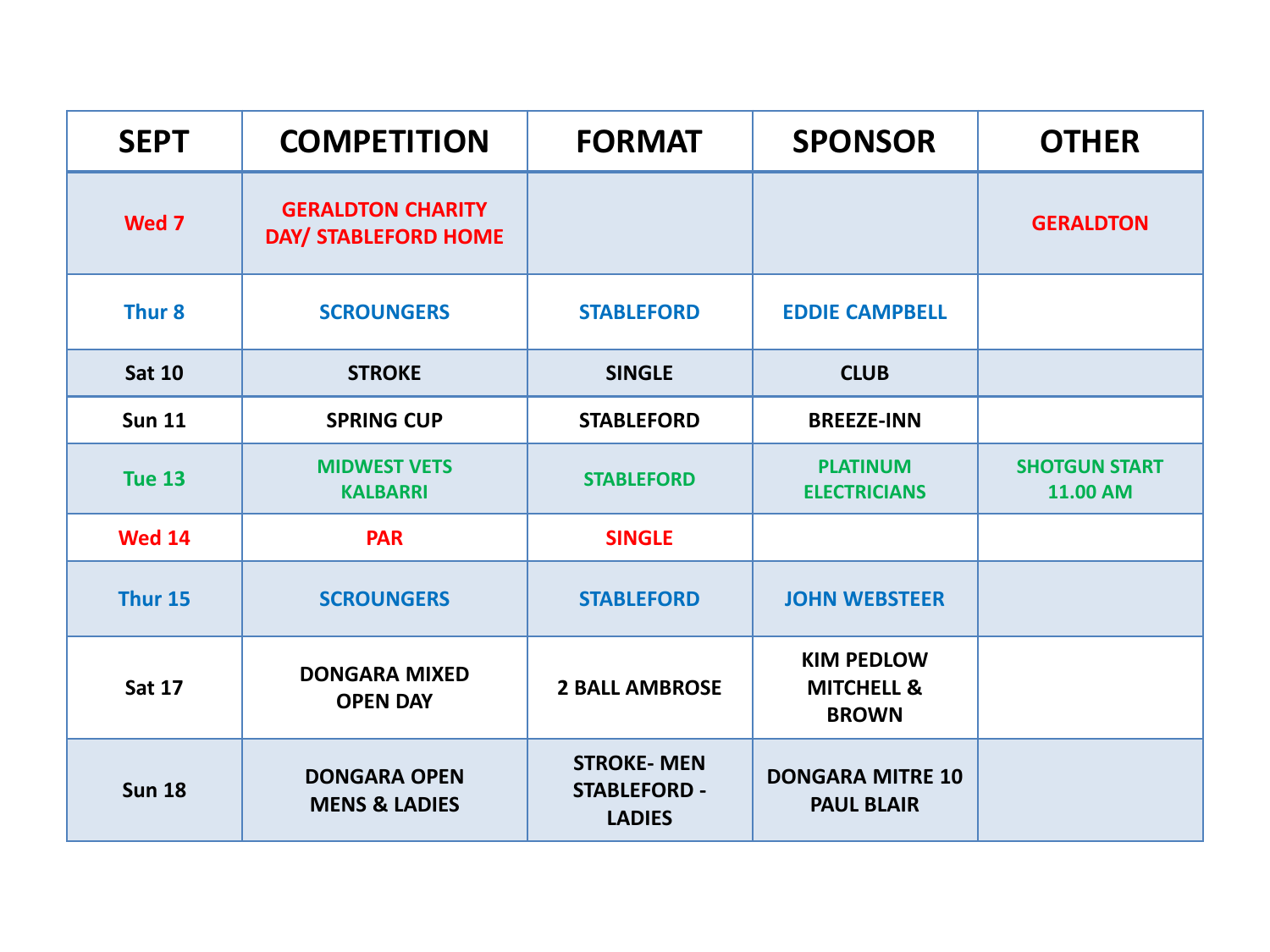| <b>SEPT/OCT</b>         | <b>COMPETITION</b>                 | <b>FORMAT</b>     | <b>SPONSOR</b>        | <b>OTHER</b>          |
|-------------------------|------------------------------------|-------------------|-----------------------|-----------------------|
| <b>Wed 21</b>           | <b>STABLEFORD</b>                  | <b>SINGLE</b>     |                       |                       |
| Thur <sub>22</sub>      | <b>SCROUNGERS</b>                  | <b>STABLEFORD</b> | <b>MARTY WILLIAMS</b> |                       |
| <b>Sat 24</b>           | <b>STABLEFORD</b>                  | <b>SINGLE</b>     | <b>CLUB</b>           |                       |
| <b>Sun 25</b>           | <b>PAR</b>                         | <b>SINGLE</b>     | <b>YOUNG MOTORS</b>   |                       |
| <b>Mon 26</b>           | <b>STABLEFORD</b>                  | <b>SINGLE</b>     | <b>CLUB</b>           | <b>PUBLIC HOLIDAY</b> |
| <b>Wed 28</b>           | <b>STROKE &amp; PUTTING</b>        | <b>SINGLE</b>     |                       |                       |
| Thur 29                 | <b>SCROUNGERS</b>                  | <b>STABLEFORD</b> | <b>GEORGE COUSINS</b> |                       |
| <b>OCTOBER</b><br>Sat 1 | <b>STABLEFORD</b>                  | <b>SINGLE</b>     | <b>CLUB</b>           |                       |
| Sun <sub>2</sub>        | <b>STROKE</b>                      | <b>SINGLE</b>     | <b>TORO</b>           |                       |
| Mon $4$ – Thur 8        | <b>MENS COUNTRY</b><br><b>WEEK</b> | <b>VARIOUS</b>    |                       |                       |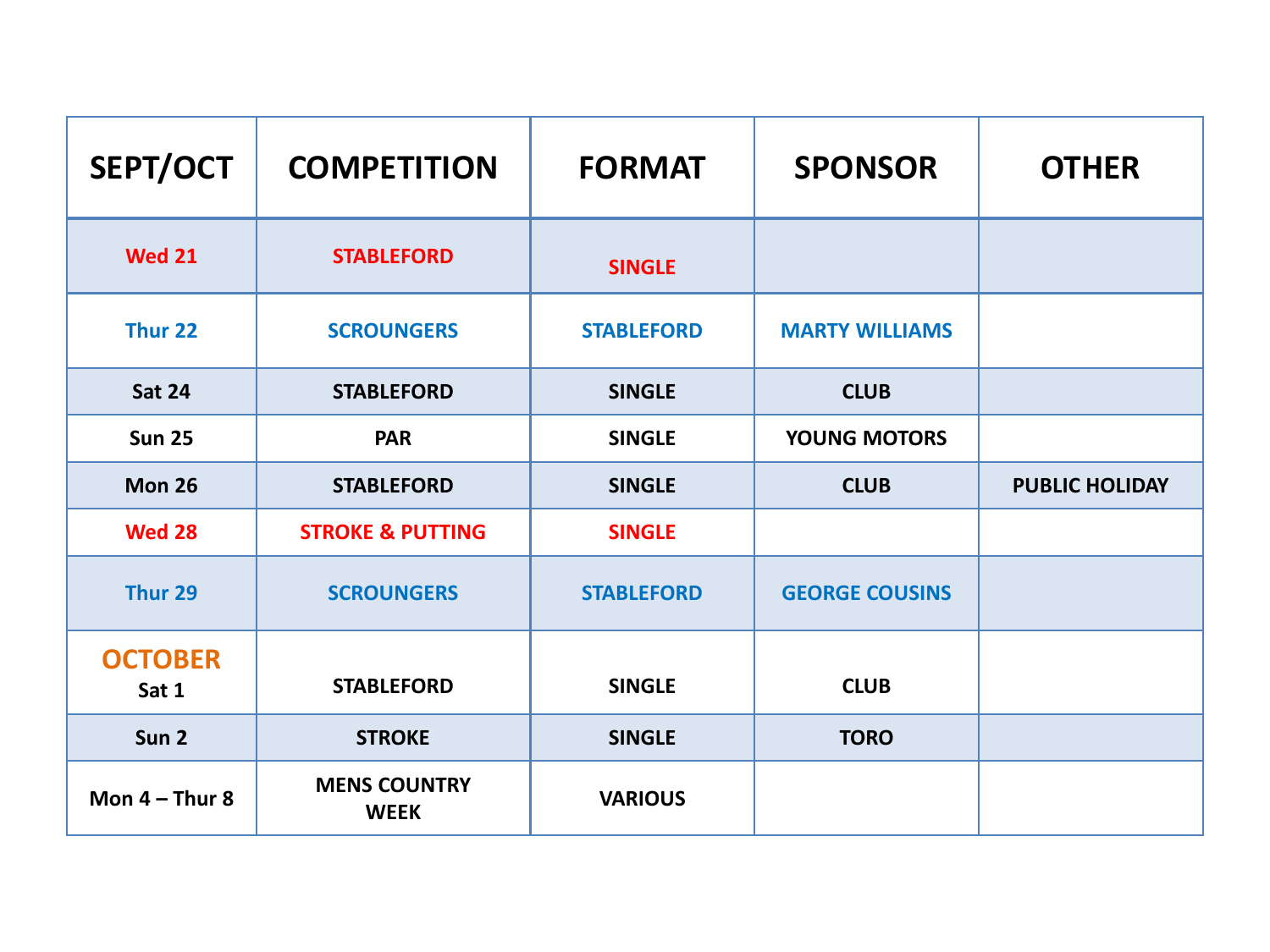| <b>OCTOBER</b>    | <b>COMPETITION</b>                       | <b>FORMAT</b>        | <b>SPONSOR</b>                                | <b>OTHER</b>                            |
|-------------------|------------------------------------------|----------------------|-----------------------------------------------|-----------------------------------------|
| Wed 5             | <b>STABLEFORD</b>                        | <b>SINGLE</b>        | <b>SALLY MCTAGGART</b>                        |                                         |
| Thur <sub>6</sub> | <b>SCROUNGERS</b>                        | <b>STABLEFORD</b>    | <b>VIV HILL</b>                               | <b>4 STICK DAY</b>                      |
| Sat 8             | <b>STABLEFORD</b>                        | <b>SINGLE</b>        | <b>CLUB</b>                                   |                                         |
| Sun 9             | <b>STABLEFORD</b>                        | <b>SINGLE</b>        | <b>CENTRAL WEST</b><br><b>CONCRETE</b>        |                                         |
| <b>Tue 11</b>     | <b>MIDWEST VETS</b><br><b>DONGARA</b>    | <b>STABLEFORD</b>    | <b>PLATINUM</b><br><b>ELECTRICIANS</b>        | <b>SHOTGUN START</b><br><b>11.00 AM</b> |
| <b>Wed 12</b>     | <b>DONGARA LADIES</b><br><b>OPEN DAY</b> | <b>SINGLE</b>        | <b>IAN ROSE &amp;</b><br><b>ROBYN PARSONS</b> |                                         |
| Thur 13           | <b>SCROUNGERS</b>                        | <b>STABLEFORD</b>    | <b>BRETT DEBEAUX</b>                          |                                         |
| <b>Sat 15</b>     | <b>POLICE LEGACY DAY</b>                 | <b>AMBROSE EVENT</b> | <b>TBA</b>                                    |                                         |
| <b>Sun 16</b>     | <b>STABLEFORD</b>                        | <b>SINGLE</b>        | <b>NEXUS</b>                                  |                                         |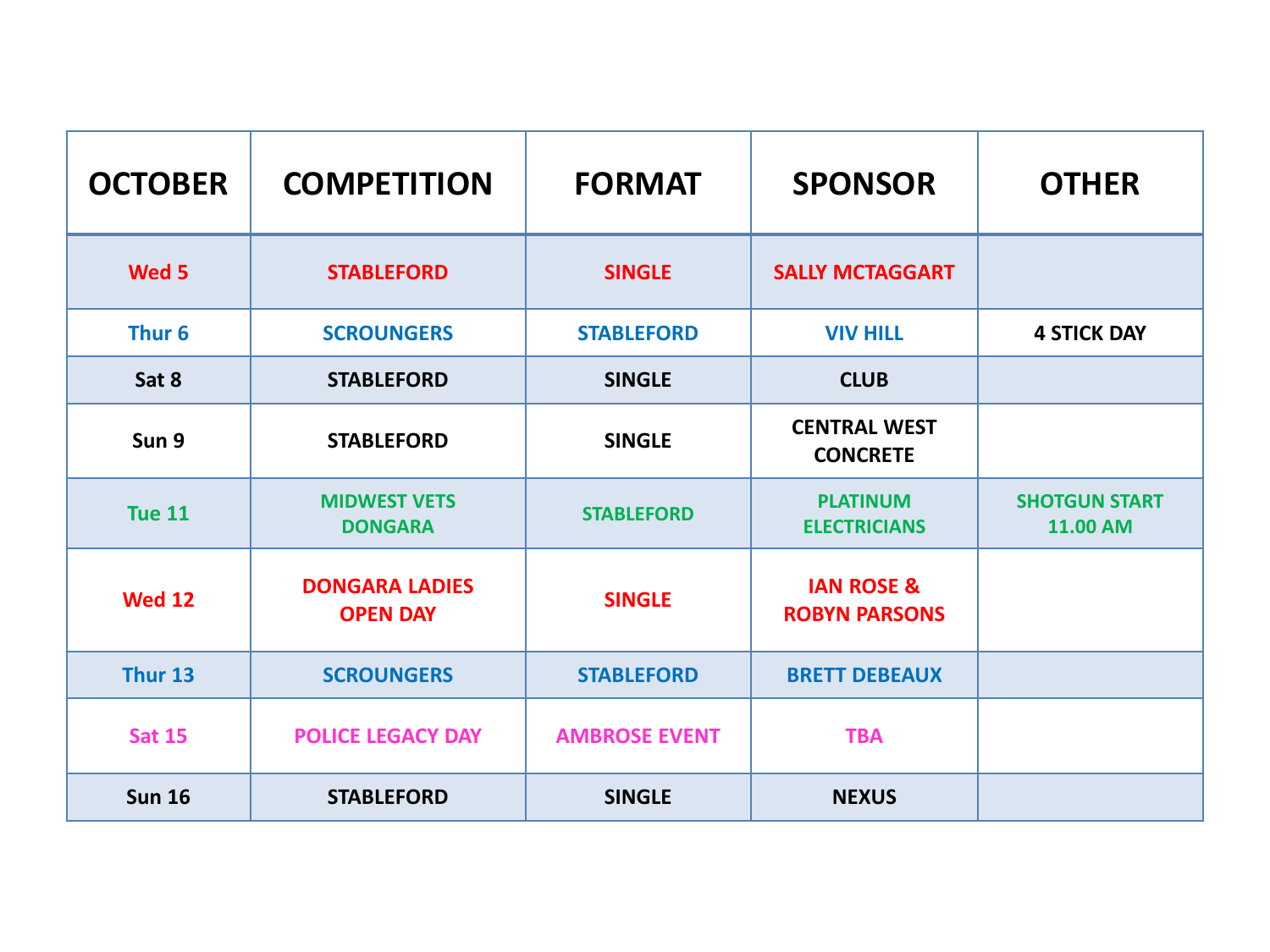| <b>OCTOBER</b>     | <b>COMPETITION</b>                                                                                     | <b>FORMAT</b>                            | <b>SPONSOR</b>                               | <b>OTHER</b>         |
|--------------------|--------------------------------------------------------------------------------------------------------|------------------------------------------|----------------------------------------------|----------------------|
| <b>Wed 19</b>      | <b>STABLEFORD</b>                                                                                      | <b>SINGLE</b>                            | <b>9 HOLES GIRLS</b>                         |                      |
| Thur <sub>20</sub> | <b>SCROUNGERS</b>                                                                                      | <b>STABLEFORD</b>                        | <b>RIC ANDERSSON</b>                         |                      |
| <b>Sat 22</b>      | <b>STABLEFORD</b>                                                                                      | <b>SINGLE</b>                            | <b>CLUB</b>                                  |                      |
| <b>Sun 23</b>      | <b>AMERICAN FOURSOMES</b><br><b>MIXED CLOSING DAY</b><br><b>+ LONELY HEARTS</b>                        | <b>CHOOSE PARTNERS</b><br><b>SINGLE</b>  | <b>FIFTH STREET</b><br><b>FURNITURE MART</b> | <b>CASSEROLE TEA</b> |
| <b>Wed 26</b>      | <b>WINTER SEASON CLOSING</b><br><b>DAY</b><br><b>LADIES GOLF &amp; BOWLING</b><br><b>CLUB COMBINED</b> | <b>BOWLS AND</b><br><b>AMBROSE EVENT</b> |                                              | <b>AFTERNOON TEA</b> |
| Thur <sub>27</sub> | <b>SCROUNGERS</b>                                                                                      | <b>STABLEFORD</b>                        |                                              |                      |
| <b>Sat 28</b>      | <b>STABLEFORD</b>                                                                                      | <b>SINGLE</b>                            | <b>CLUB</b>                                  |                      |
| <b>Sun 29</b>      | <b>STROKE</b>                                                                                          | <b>SINGLE</b>                            | <b>DONGARA HOTEL</b>                         |                      |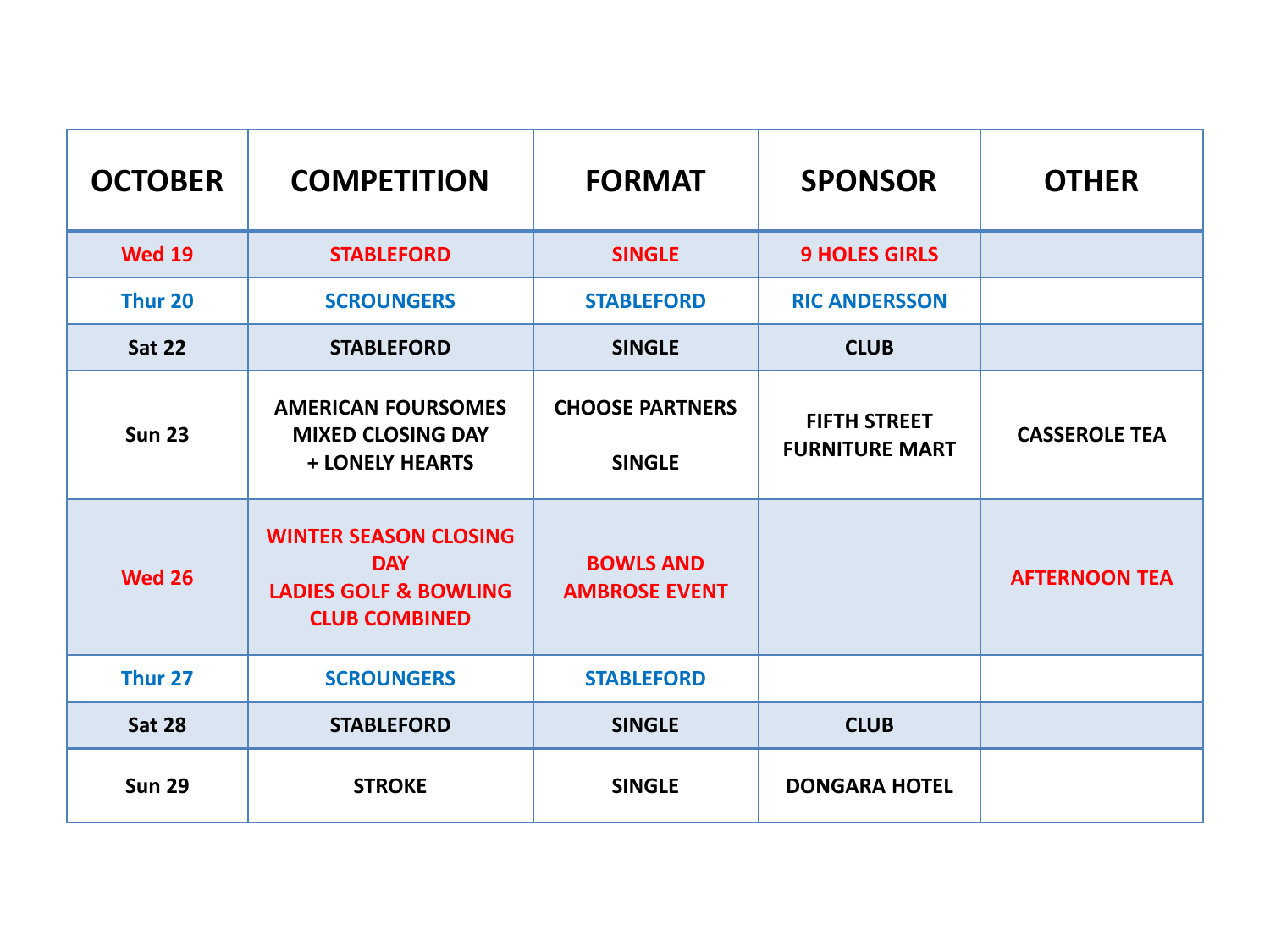| <b>NOV</b>        | <b>COMPETITION</b>                     | <b>FORMAT</b>     | <b>SPONSOR</b>                         | <b>OTHER</b>                            |
|-------------------|----------------------------------------|-------------------|----------------------------------------|-----------------------------------------|
| Wed 2             | <b>SUMMER BOWL</b><br><b>ROUND 1</b>   | <b>STABLEFORD</b> |                                        |                                         |
| Thur <sub>3</sub> | <b>SCROUNGERS</b>                      | <b>STABLEFORD</b> |                                        |                                         |
| Sat 5             | <b>STABLEFORD</b>                      | <b>SINGLE</b>     | <b>CLUB</b>                            |                                         |
| Sun 6             | <b>STABLEFORD</b>                      | <b>SINGLE</b>     | <b>HELEN DUANE</b>                     |                                         |
| Tue <sub>8</sub>  | <b>MIDWEST VETS</b><br><b>SPALDING</b> | <b>STABLEFORD</b> | <b>PLATINUM</b><br><b>ELECTRICIANS</b> | <b>SHOTGUN START</b><br><b>11.00 AM</b> |
| Wed 9             | <b>SUMMER BOWL</b><br><b>ROUND 2</b>   | <b>STABLEFORD</b> |                                        |                                         |
| Thur 10           | <b>SCROUNGERS</b>                      | <b>STABLEFORD</b> |                                        |                                         |
| <b>Sat 12</b>     | <b>STABLEFORD</b>                      | <b>SINGLE</b>     | <b>CLUB</b>                            |                                         |
| <b>Sun 13</b>     | <b>PAR</b>                             | <b>SINGLE</b>     | <b>OFFICE NATIONAL</b>                 |                                         |
| <b>Wed 16</b>     | <b>SUMMER BOWL</b><br><b>ROUND 3</b>   | <b>STABLEFORD</b> |                                        |                                         |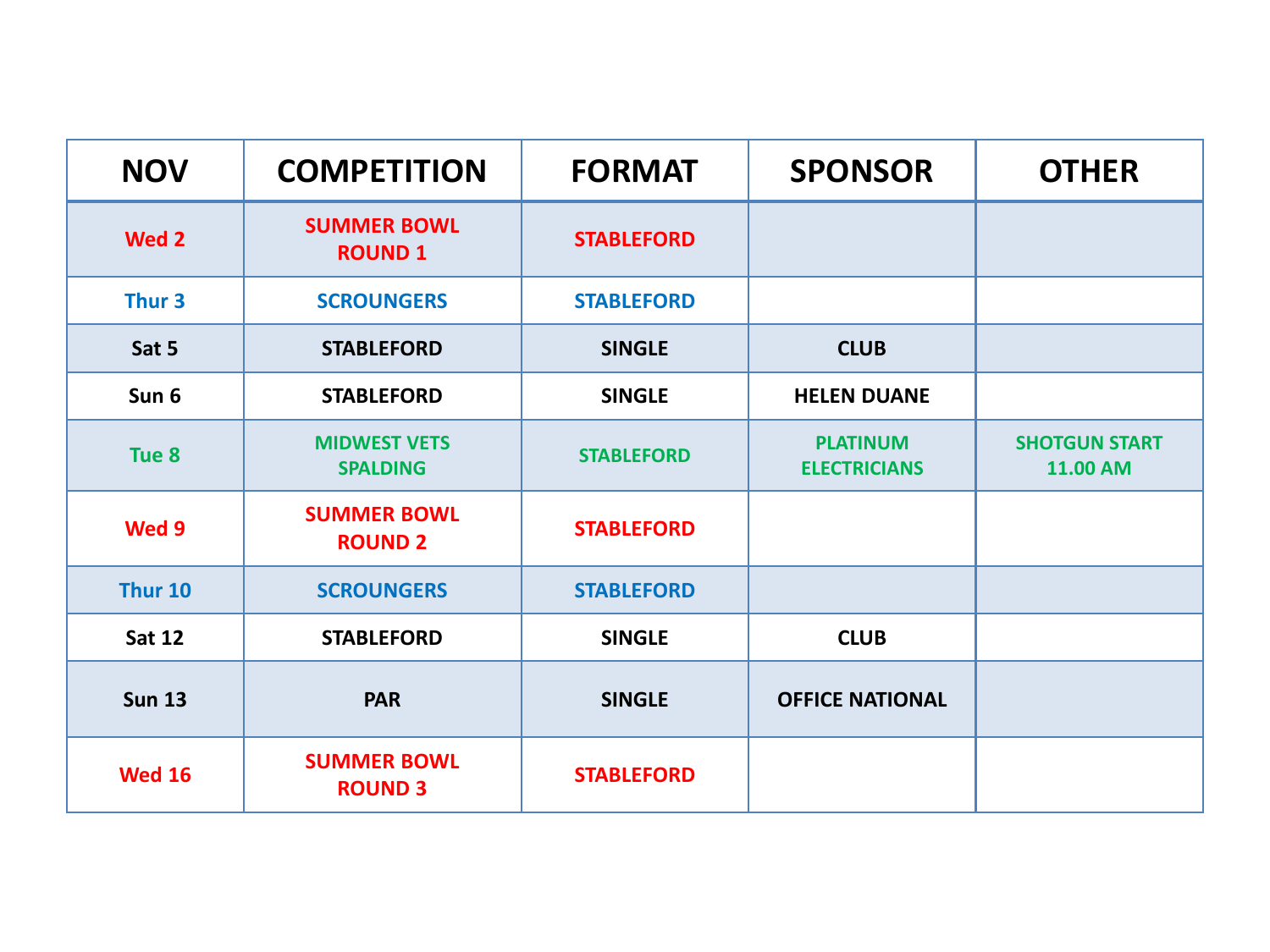| NOV/DEC                   | <b>COMPETITION</b>                   | <b>FORMAT</b>     | <b>SPONSOR</b> | <b>OTHER</b> |
|---------------------------|--------------------------------------|-------------------|----------------|--------------|
| Thur 17                   | <b>SCROUNGERS</b>                    | <b>STABLEFORD</b> |                |              |
| <b>Sat 19</b>             | <b>STABLEFORD</b>                    | <b>SINGLE</b>     |                |              |
| <b>Sun 20</b>             | <b>STROKE</b>                        | <b>SINGLE</b>     |                |              |
| <b>Wed 23</b>             | <b>SUMMER BOWL</b><br><b>ROUND 4</b> | <b>STABLEFORD</b> |                |              |
| Thur <sub>24</sub>        | <b>SCROUNGERS</b>                    | <b>STABLEFORD</b> |                |              |
| <b>Sat 26</b>             | <b>STABLEFORD</b>                    | <b>SINGLE</b>     |                |              |
| <b>Sun 27</b>             | <b>STABLEFORD</b>                    | <b>SINGLE</b>     |                |              |
| <b>Wed 30</b>             | <b>SUMMER BOWL</b><br><b>ROUND 5</b> | <b>STABLEFORD</b> |                |              |
| <b>DECEMBER</b><br>Thur 1 | <b>SCROUNGERS</b>                    | <b>STABLEFORD</b> |                |              |
| Sat 3                     | <b>STABLEFORD</b>                    | <b>SINGLE</b>     |                |              |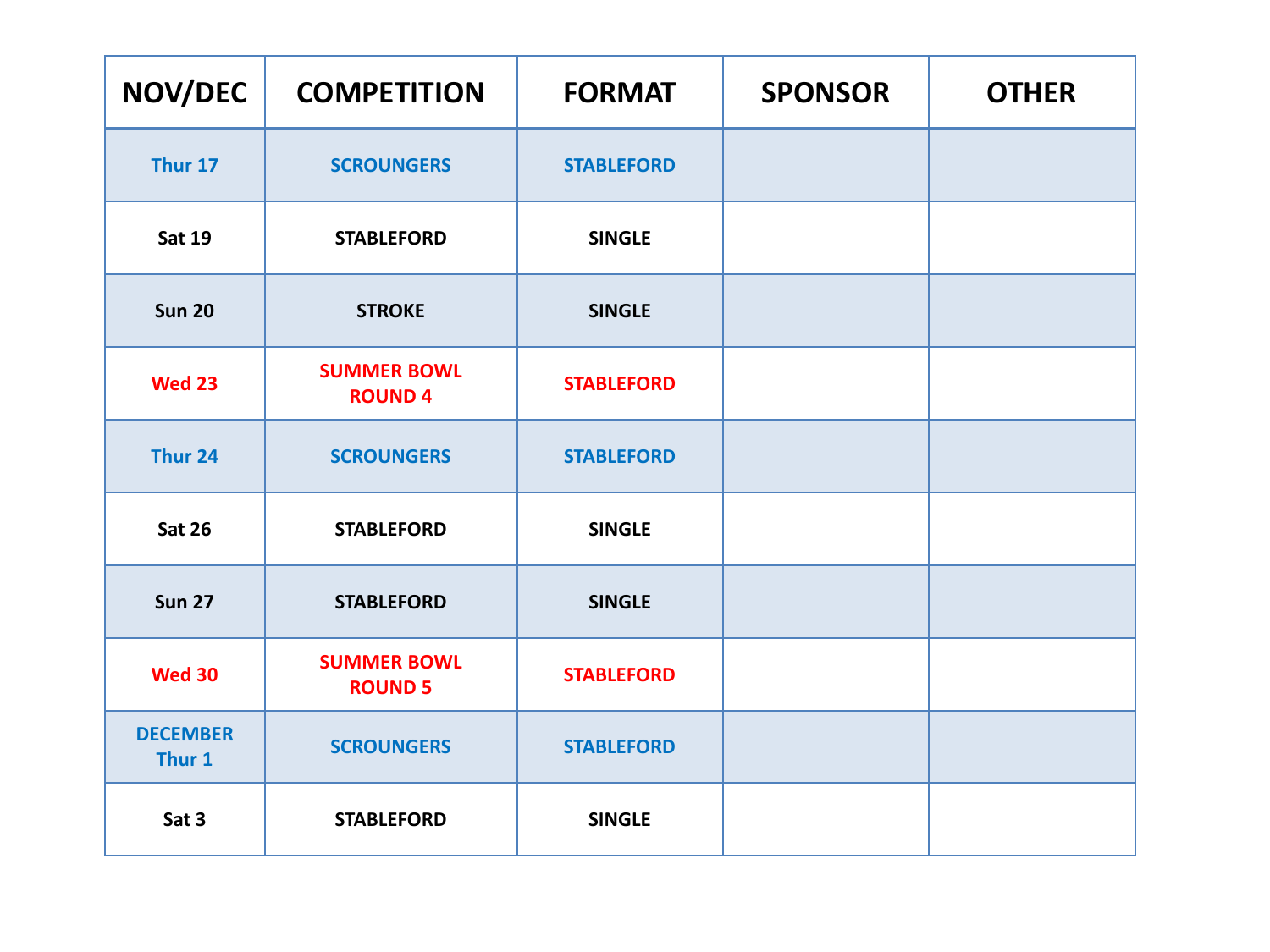| <b>DEC</b>        | <b>COMPETITION</b>                        | <b>FORMAT</b>     | <b>SPONSOR</b>                         | <b>OTHER</b>                            |
|-------------------|-------------------------------------------|-------------------|----------------------------------------|-----------------------------------------|
| Sun 4             | <b>STABLEFORD</b>                         | <b>SINGLE</b>     |                                        |                                         |
| Tue 6             | <b>MIDWEST VETS</b><br><b>GERALDTON</b>   | <b>STABLEFORD</b> | <b>PLATINUM</b><br><b>ELECTRICIANS</b> | <b>SHOTGUN START</b><br><b>11.00 AM</b> |
| Wed 7             | <b>SUMMER BOWL</b><br><b>ROUND 6</b>      | <b>STABLEFORD</b> | <b>ROBYN PATTEN</b>                    |                                         |
| Thur <sub>8</sub> | <b>SCROUNGERS</b>                         | <b>STABLEFORD</b> |                                        |                                         |
| <b>Sat 10</b>     | <b>STABLEFORD</b>                         | <b>SINGLE</b>     |                                        |                                         |
| <b>Sun 11</b>     | <b>STABLEFORD</b>                         | <b>SINGLE</b>     |                                        |                                         |
| <b>Wed 14</b>     | <b>CHRISTMAS WIND UP</b><br><b>LADIES</b> | <b>TBA</b>        |                                        |                                         |
| Thur 15           | <b>SCROUNGERS</b>                         | <b>STABLEFORD</b> | <b>ROYCE PATTON</b>                    |                                         |
| <b>Sat 17</b>     | <b>STABLEFORD</b>                         | <b>SINGLE</b>     |                                        |                                         |
| <b>Sun 18</b>     | <b>STABLEFORD</b>                         | <b>SINGLE</b>     |                                        |                                         |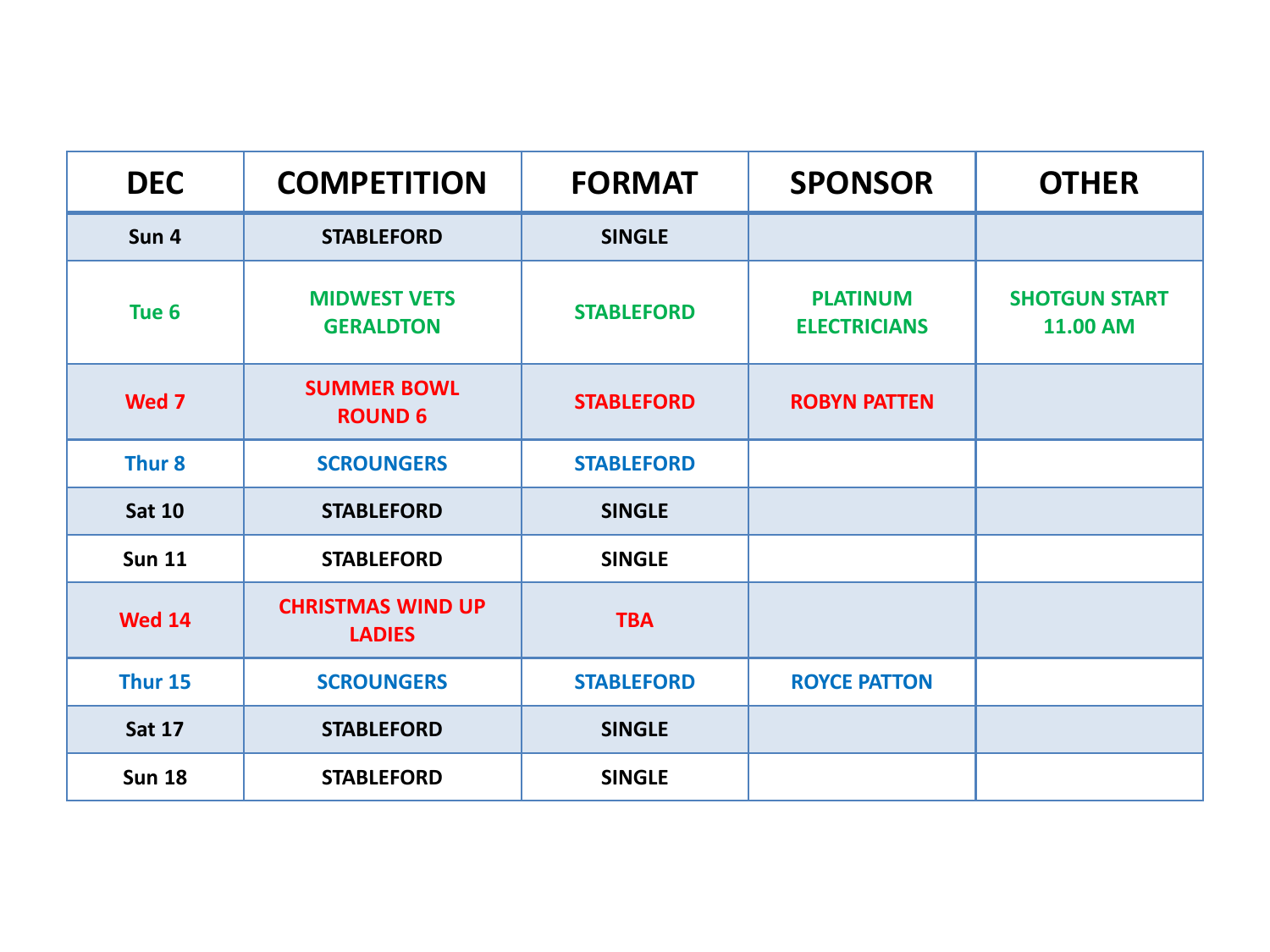2022 CLUB EVENTS KEEP YOUR EYE ON THE **NOTICBOARD**  MID WEST MENS OPEN

OIL AND GAS WEEKEND

STATE SAND GREEENS CHAMPIONSHIPS

CLUB CHAMPIONSHIPS

DONGARA OPEN WEEKEND

MENS COUNTRY WEEK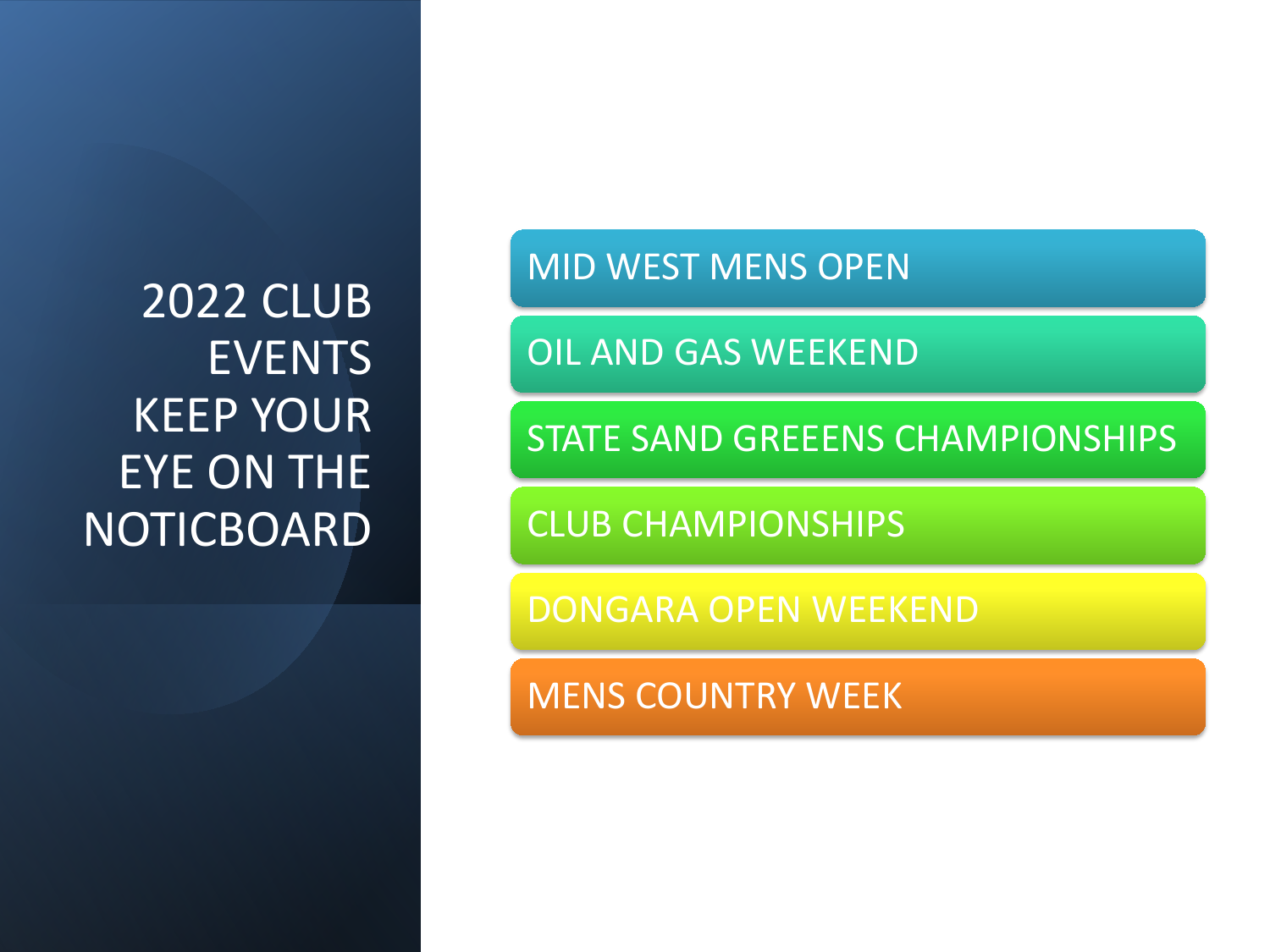2021 MAJOR EVENT WINNERS - MEN

#### **Championships**

Winner Men's A Grade – Peter Leeson 156 Runner-Up Men's A Grade – Paul Blair 161 Winner Men's B Grade – Peter Thornton 186 Runner-Up Men's B Grade – John Webster 187 Nett Winner – Mat Triglone 143

#### **Men's Championship Foursomes**

Gross Winners Men – Peter & Joel Leeson 79 won on a playoff

Runners-Up – Ian Carlshausen & Peter Bradley 79

Nett Winners – Paul Blair & Allan Hand 80.5

#### **Mixed Championship Foursomes**

Gross Winners – Paul Blair & Robyn Parsons 81

Runners-Up – Peter & Michelle Leeson 87

Nett Winners – Dianne Broad & Ian West 70.5

#### **Dongara Men's Open Champion**

Glenn Reeves 76

#### **Eclectic Winner**

Paul Blair – 53 gross – 49.25 nett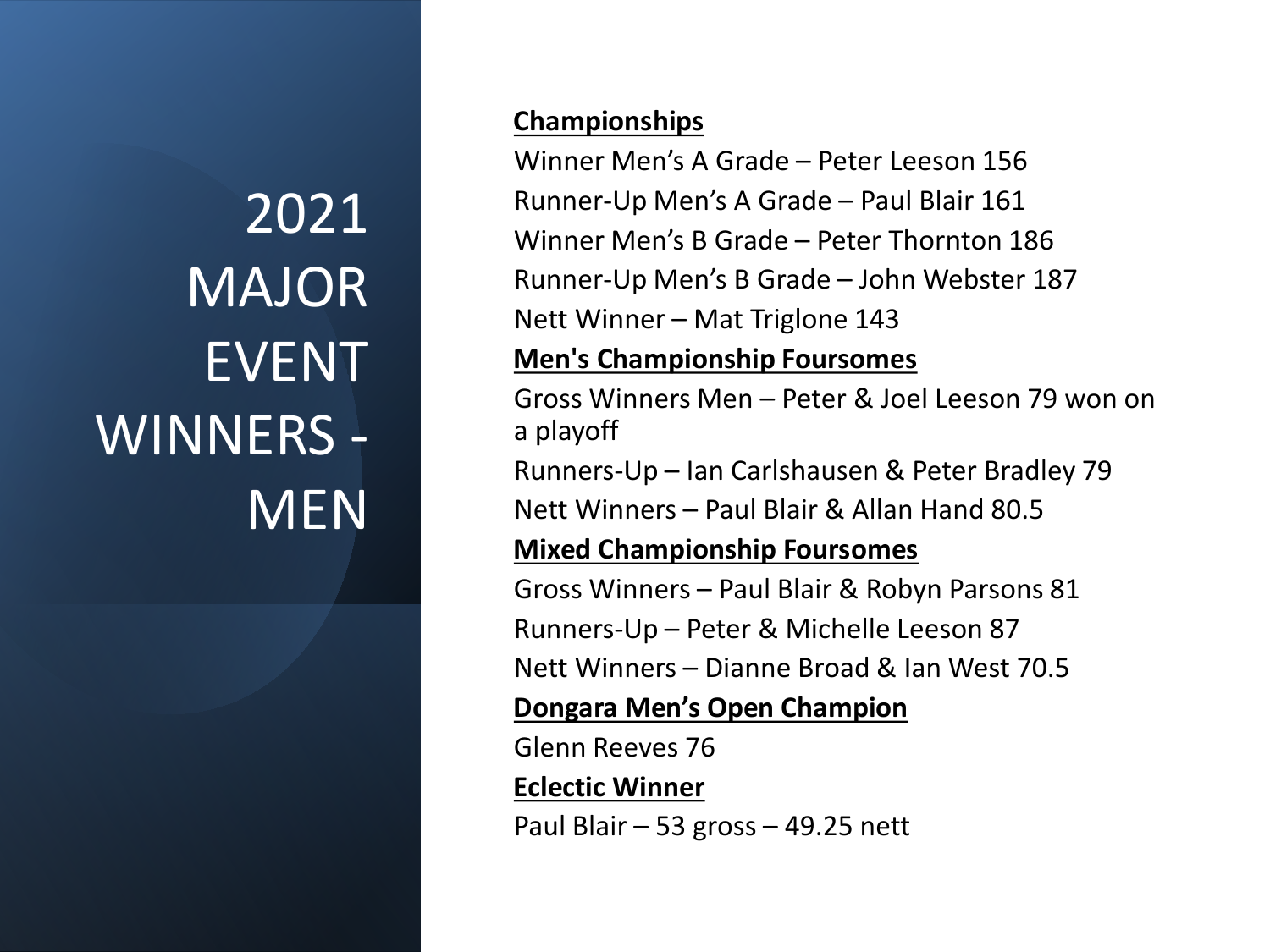2022 CLUB EVENTS KEEP YOUR EYE ON THE **NOTICEBOARD** 

RURAL BRONZE

OIL AND GAS WEEKEND

#### NORTHERN DISTRICTS CHAMPIONSHIPS

PROVINCIAL

CLUB CHAMPIONSHIPS

DONGARA OPEN WEEKEND

DONGARA LADIES' OPEN DAY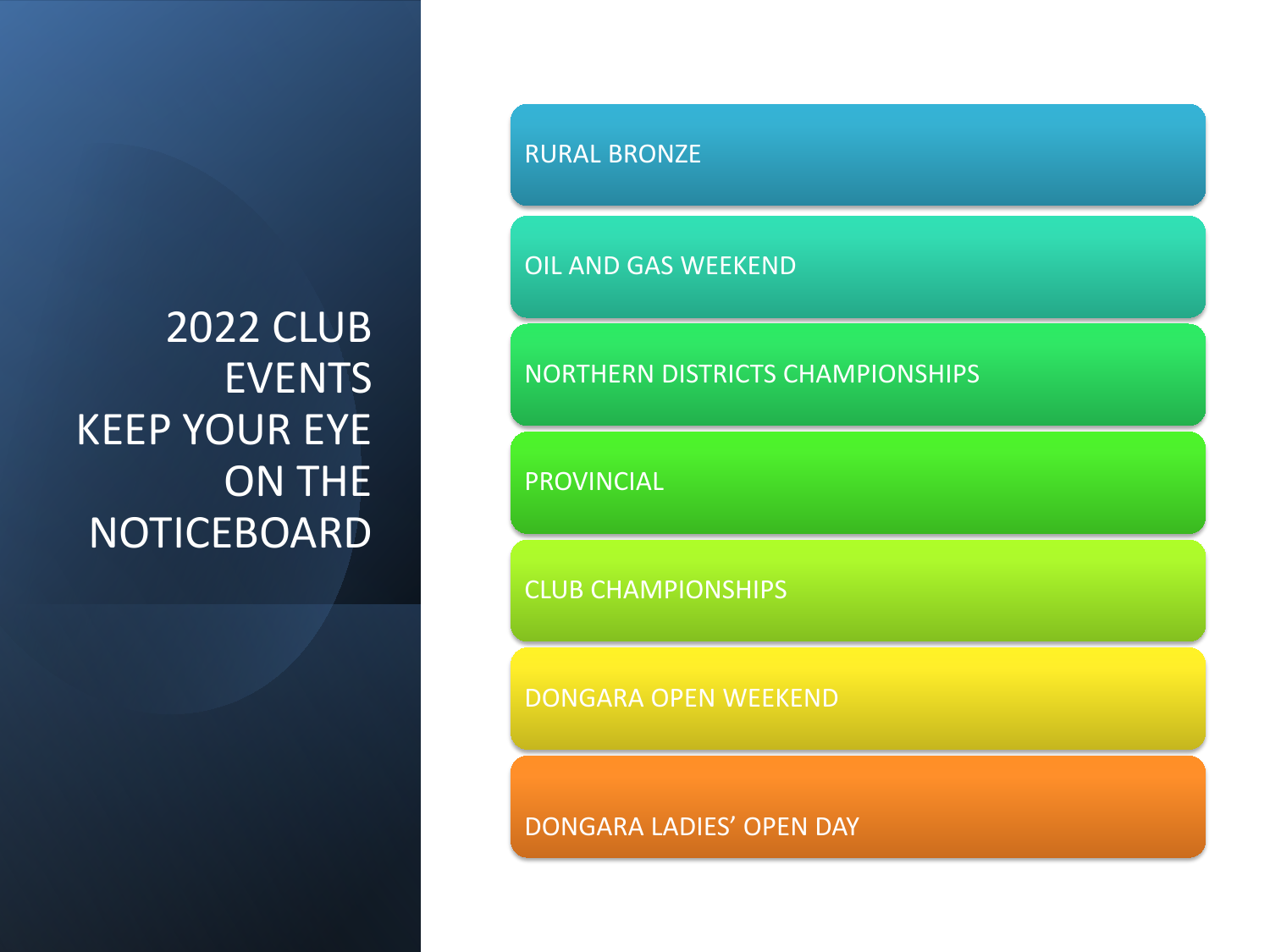2021 MAJOR EVENT WINNERS - LADIES

#### **Championships**

Winner Ladies A Grade - Dianne Broad 176 Runner-Up Ladies A Grade – Anne Carlshausen 192 Winner Ladies B Grade – Lois Roberts 200 Winner Ladies C Grade – Julie Clarkson 218 Nett Winner – Anne Doy 155 **Ladies Championship Foursomes**

Gross Winners Ladies – Dianne Broad & Dianne Morgan 99

Gross Runners-Up – Anne Carlshausen & Suzie Johns 100 Nett Winners – Lois Roberts & Robyn Parsons 83.5

#### **Mixed Championship Foursomes**

Gross Winners – Robyn Parsons & Paul Blair 81 Runners-Up – Michelle & Peter Leeson 87 Nett Winners – Dianne Broad & Ian West 70.5

#### **Dongara Ladies Open – Stableford**

Nett Winner – Liz West 36pts Gross Winner – Carol Garland 24pts **Eclectic 2021**

Robyn Parsons – 64 gross – Nett 55.3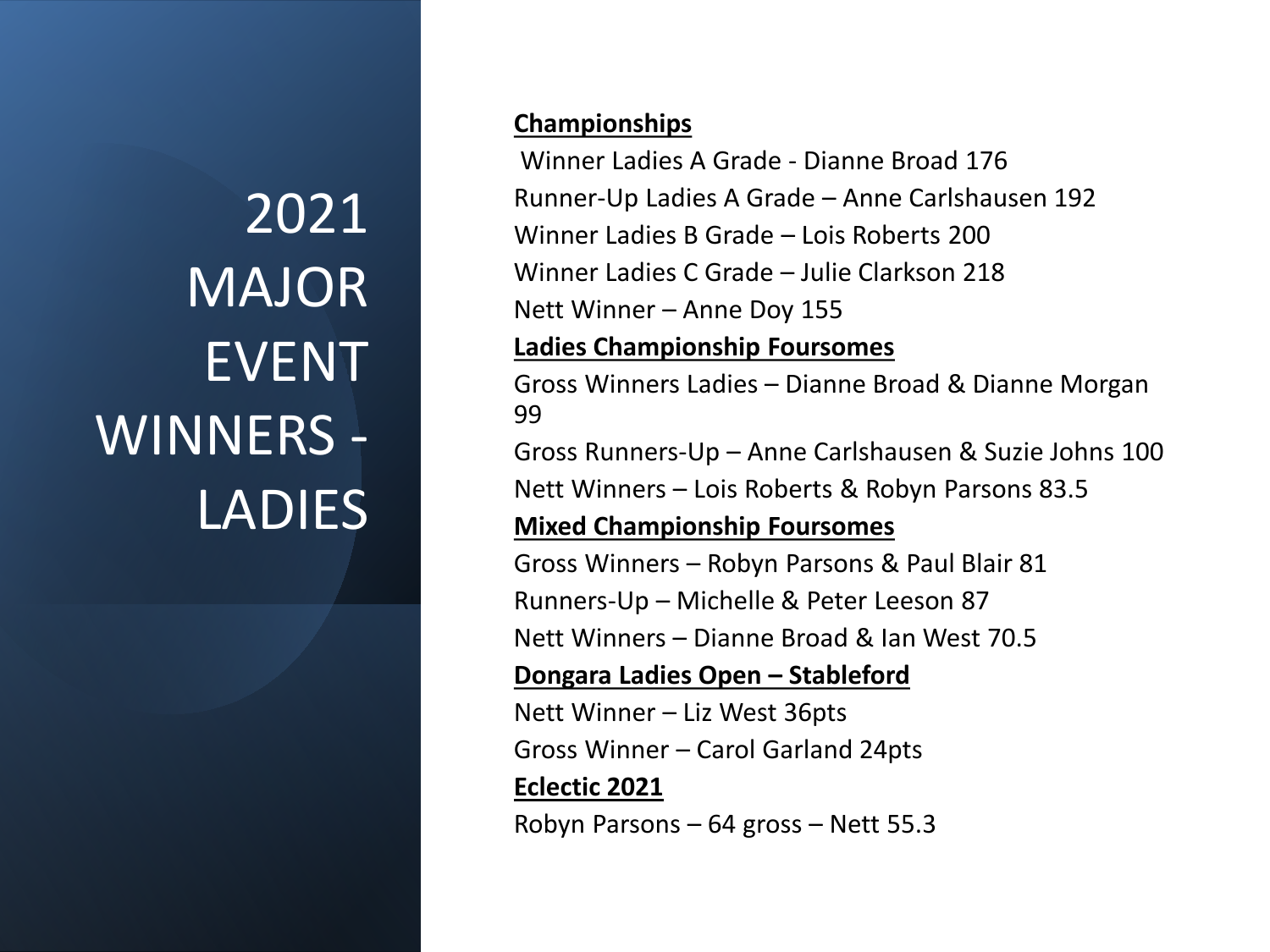### THANKS TO OUR LOCAL BUSINESSES FOR THEIR ONGOING GENEROSITY

- Please use the services of our valued sponsors whenever possible.
- The committee would also like to acknowledge and thank our many generous member sponsors for their continued support each and every year.

| Shire of Irwin                  | Jocks Bobcat Service              | <b>Spalding Park Pro</b><br>Shop  |
|---------------------------------|-----------------------------------|-----------------------------------|
| <b>Young Motors</b>             | Dongara Hotel                     | Oilfields                         |
| Ray White                       | McDonald<br>Wholesalers           | Geraldton Pro Shop                |
| Denison<br>Waterfront           | Foodworks Dongara                 | Nexus Insurance<br><b>Brokers</b> |
| Mitre 10                        | Shane Love MLA                    | 5 <sup>th</sup> St Furniture Mart |
| Kim Pedlow                      | Dongara Charities                 | Toro Australia                    |
| Dixie & Ric<br>Andersson        | Simply Stone                      | Fig Tree Fashions                 |
| Dongara Pharmacy                | Dongara Drilling &<br>Electrical  | Southerly's Tavern                |
| Melissa Price MP                | <b>Great Western</b><br>Insurance | <b>Central West</b><br>Concrete   |
| <b>Central West</b><br>Concrete | Mitchell & Brown                  | <b>Office National</b>            |
| Dongara<br><b>Backpackers</b>   | Dongara Quality<br><b>Meats</b>   | Southerly's Tavern                |